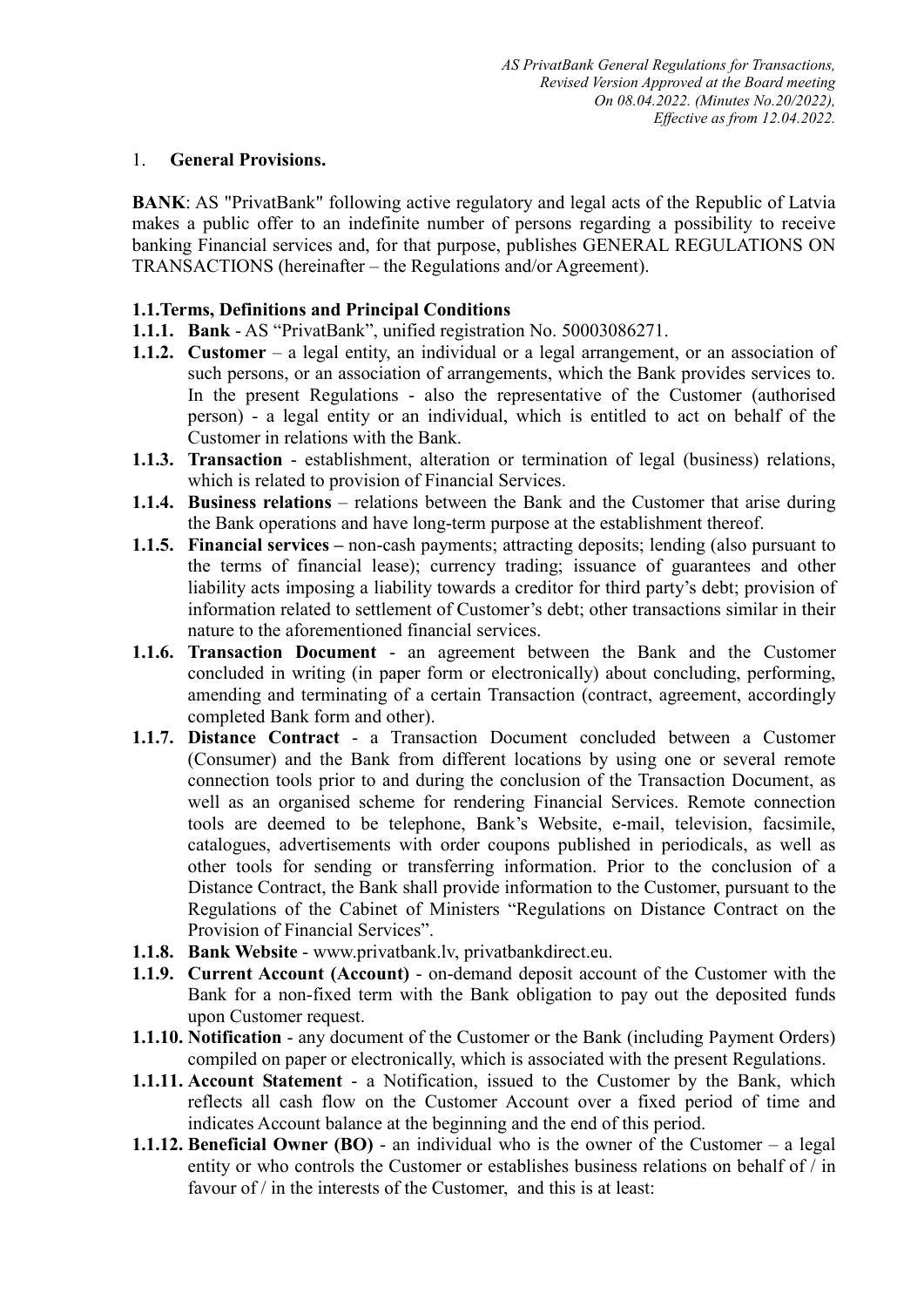- in relation to legal entities an individual, who owns more than  $25\%$  of shares of capital or voting shares of a legal entity, through direct or indirect participation, or who controls them, either directly or indirectly;
- in relation to legal arrangements an individual, who is an owner of a legal arrangement, or in whose interests, a legal arrangement is established or operates, or who implements direct or indirect control thereof, including being the founder, agent or supervisor (manager) of such arrangement;

# **1.1.13. Money Laundering:**

- a) turning of the funds derived from criminal activities into other valuables, change of their location or ownership while being aware that they result from a criminal activity and if these actions are executed with a purpose of concealing or disguising the illegal origin of the funds or helping a person involved in the above-mentioned illegal activities to avoid legal responsibility for that which has been executed;
- b) concealment or disguise of true nature, origin, location, placement, movement and affiliation of proceeds derived from criminal activity, being aware that these proceeds are derived from criminal activity;
- c) acquisition of proceeds derived from criminal activity by another person into ownership, possession or usage, or their sale, being aware that these proceeds are derived from criminal activity;
- **1.1.14.** The list of characteristics of an unusual transaction the list approved by the Cabinet of Ministers, with the included transaction indicators, which can define possible money laundering, terrorism financing, or an attempt thereof.
- **1.1.15. Shell bank** a credit institution or a financial institution, or another institution, which carries out activities equivalent to those carried out by a credit institution or a financial institution, and which is registered in the country, where it is not located physically (including its actual management), and which is not related to any regulated and supervised group. The person, which provides services similar to services of a credit institution, making non-cash transfers at the instruction of a third party, and which has no institution, which supervises and controls its activities, is also deemed a shell bank, with exception of the cases, when such transfers are made by an electronic money institution, or when such transfers are made between the commercial companies of one group, within the meaning of Financial Conglomerates Law , or between the commercial companies, which have one and the same beneficial owner.
- **1.1.16. Shell arrangement** a legal entity with one or several of the following indicators inherent thereto:
- **1.1.16.1.** there is no relation between a legal entity and actual economic activities, or the legal entity activities result in little or no economic value, and the subject of the law has no documentary information at its disposal, which is evidence to the contrary;
- **1.1.16.2.** the regulatory enactments of the country of registration of the legal entity do not envisage an obligation to prepare and to submit financial statements, including annual financial statements, on own activities to supervisory authorities of the corresponding country;
- **1.1.16.3.** in the country of registration of the legal entity, the legal entity has no location of economic activities (premises);
- **1.1.17. Identification**  actions performed by the Bank or by the authorized person (agent) of the Bank to verify legal capacity and capability of the Customer and/or its representative/authorised person.
- **1.1.18. Identity document** a document issued by a national regulatory authority authorised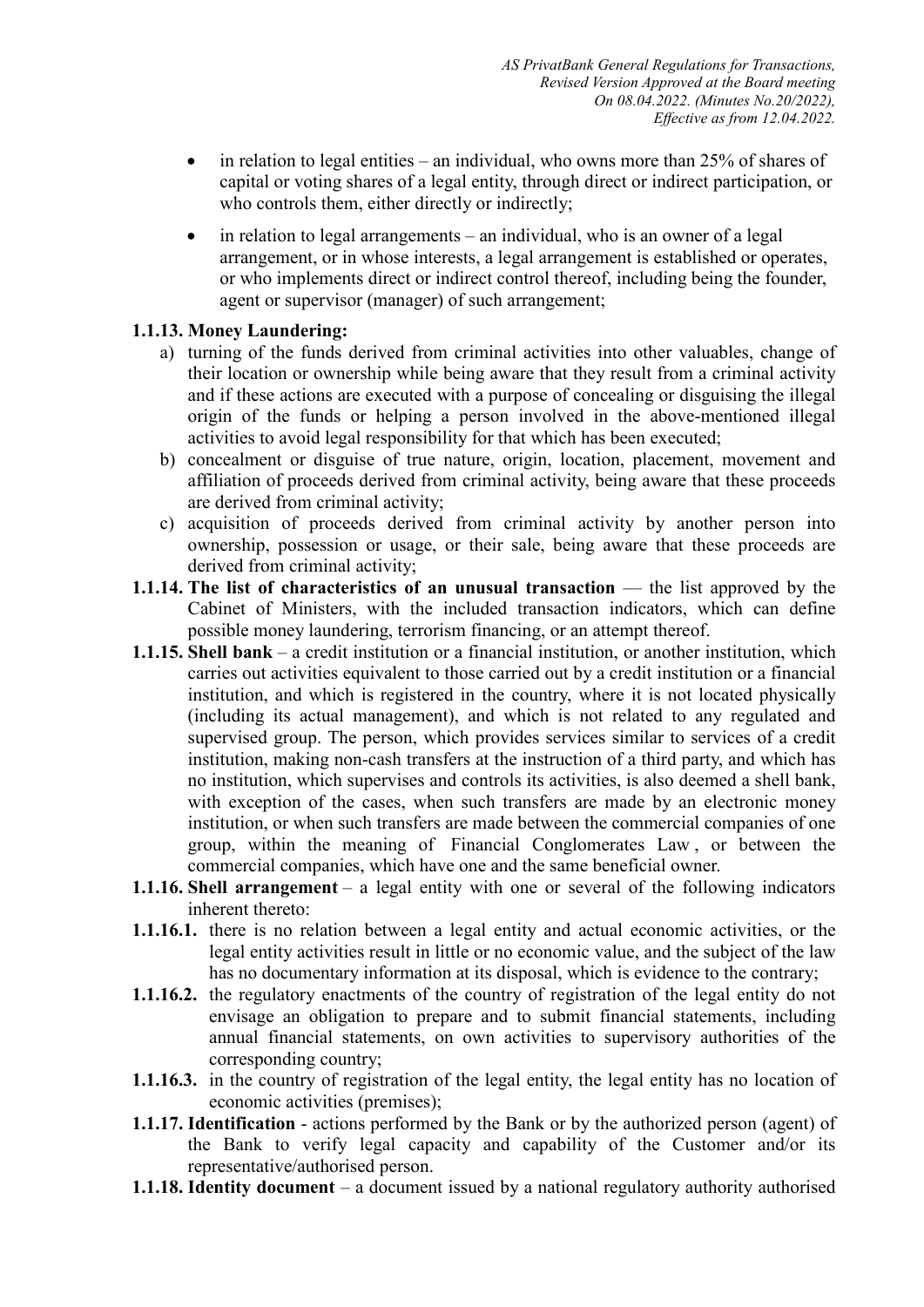by regulatory enactments, which certifies the identity and legal status of the document holder.

- **1.1.19. Remote Account Management Services**  account management using the Internetbank or facsimile communication/electronic mail.
- **1.1.20. Bank Working Day**  a day when the Bank is open for the Customers in order to provide financial services.
- **1.1.21. Fee** a compensation paid by the Customer to the Bank for the provided services.
- **1.1.22. Price list** the commission fee approved by the Board of the Bank, in force as of provision of the respective financial service, according to which, remuneration, punitive sanctions and other payments are withheld from the Customer in favour of the Bank. The Customer can get acquainted with the Price List on the website of the Bank.
- **1.1.23. Consumer** a Customer recognised as a consumer within the meaning of the "Consumer Rights Protection Law".
- **1.1.24. Regulations** the General Regulations on Transactions of the Bank.
- **1.1.25. RL**  The Republic of Latvia.
- **1.1.26. FATCA** the "Foreign Account Tax Compliance Act" of the United States of America (USA). FATCA mainly aims at prevention of tax evasion by FATCA Control Subjects, who directly or indirectly own any Accounts with the Bank.
- **1.1.27. FATCA control subject** pursuant to the FATCA provisions, the FATCA Control Subjects are:
- **1.1.27.1.** USA citizens (USA citizens, who gained their citizenship at birth or through naturalization, irrespective of holding the citizenship of another country);
- **1.1.27.2.** resident aliens persons holding a residence permit in the USA (a green card); persons, who stayed in the USA for more than 31 day in the current year and for more than 183 days during the previous three years combined);
- **1.1.27.3.** USA legal entities (corporations, partnerships, companies);
- **1.1.27.4.** foreign legal entities (should 25% or more of their charter capital directly or indirectly belong to one or several USA citizens/ USA residents/ USA legal entities);
- **1.1.27.5.** other persons covered by the provisions of FATCA, including but not limited to the following: persons, who have their postal and/or residence address in the USA and/or P. O. Box in the USA, telephone number registered in the USA; persons, who gave decrees for regular fund transactions to an account/accounts in the USA; trusted persons or authorized persons permanently residing in the USA.
- **1.1.28. CRS (Common Reporting Standard)** a global standard for automatic exchange of financial account information in tax matters, which is developed by Organization for Economic Cooperation and Development (OECD). The key objective of CRS is to prevent involvement of CRS subject in cross-border tax fraud and tax evasion.
- **1.1.29. CRS subject** shall comply with the following criteria:

# **1.1.29.1. Individuals:**

- there is indication on the account holder status as a tax resident in another participating country;
- the current correspondence address or residence address (among them, post office box address) of the account holder is in the participating country (except the address of the account holder`s service provider (for example, asset manager, consultant, accountant) as indicated in information systems);
- the account holder has one or several phone numbers in the participating country, but does not have any phone number in the Republic of Latvia;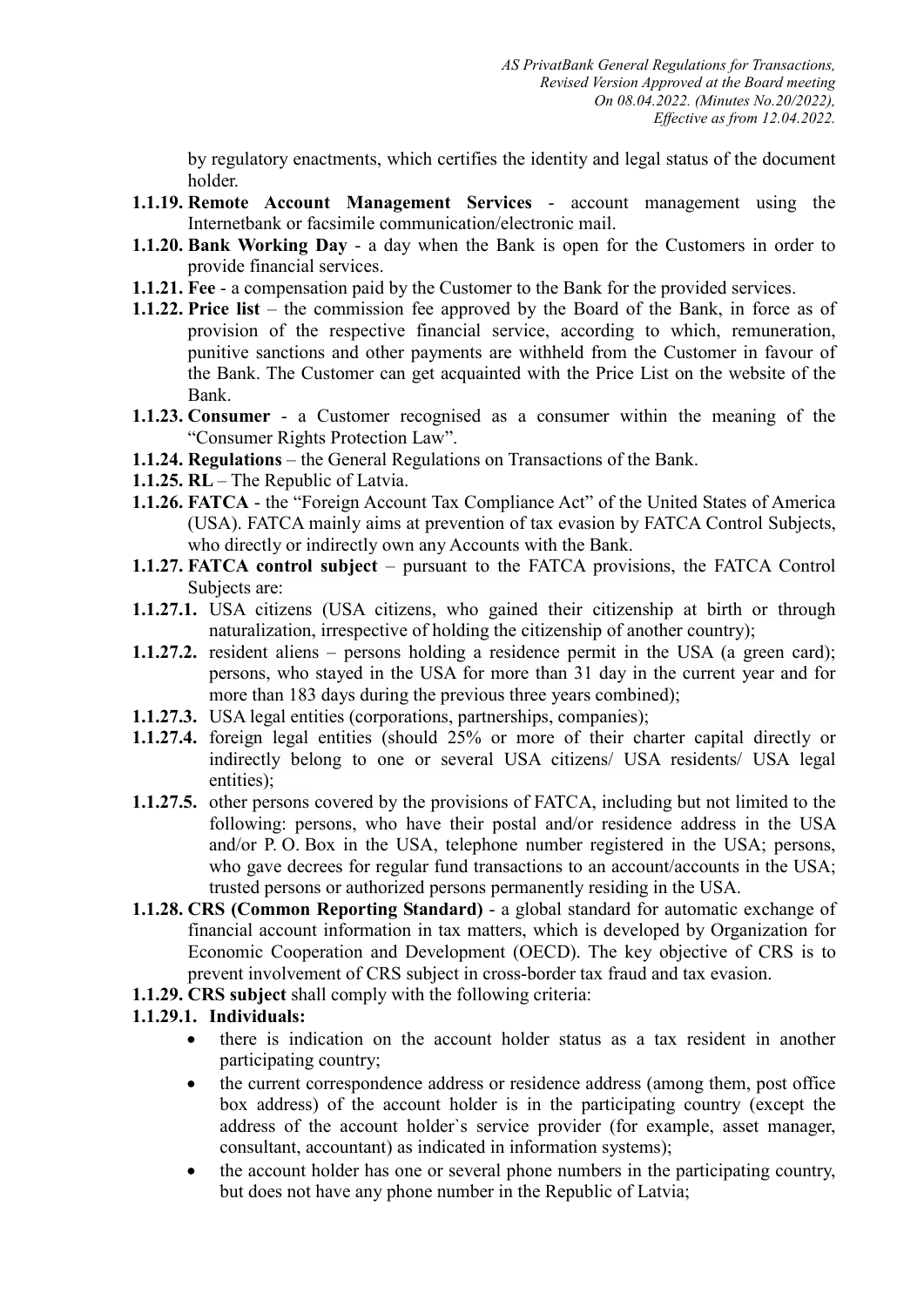- there is a valid decree on regular transfer of funds to an account in the participating country except for order of transfer from deposit account;
- valid powers of attorney or signatory powers are delegated to a person whose address is in the participating country;
- the only address notified by the account holder for communication is the correspondence delivery address in the participating country for on-demand collection ("in care of" address, "hold mail" instruction).

## **1.1.29.2. Legal entities:**

- the account holder is a tax resident in the participating country;
- the account holder has been established or registered in the participating country;
- the registered office, the actual address of the head office or correspondence address of the account holder is in the participating country;
- the legal entity is a passive non-financial arrangement with one or several beneficial owners – reportable persons within the OECD standard.

## **1.1.30. Application and Validity of Regulations:**

- **1.1.30.1.** The present Regulations regulate the mutual legal (business) relations between the Bank and the Customer, associated with conclusion, performance and termination of Transactions, unless provided otherwise in the Transaction Documents concluded between the Bank and the Customer.
- **1.1.30.2.** The Regulations were approved on 5 April 2006 and took effect on 24 April 2006. The following amendments to the Regulations approved at the Board meeting shall take effect on the date specified by the Board of the Bank.
- **1.1.30.3.** The Customer is entitled to only request those Financial services from the Bank, which are specified in the Bank Pricelist, in the Transaction Documents or upon provision of which, the Bank and the Customer have entered into a separate agreement pursuant to the regulatory enactments of the Republic of Latvia.
- **1.1.30.4.** The Regulations shall be applicable and binding for all planned, initiated or performed Transactions between the Bank and the Customer, and shall be their integral part, including the cases, when one of the provisions included in the present Regulations is not included in the Transaction Document concluded with the Customer.
- **1.1.30.5.** The Regulations shall be applicable as a general document, regulating the relations between the Bank and the Customer, which determines general provisions on conclusion, performance and termination of Transactions between the Bank and the Customer. Regulations on conclusion, performance and termination of particular Transactions are defined by the regulatory documents of the Bank, as well as by the Transaction Documents concluded between the Bank and the Customer.
- **1.1.30.6.** Every constituent part of the present Regulations shall be translated as a separate document, which is valid and biding for the parties; however, if one of the parts of the present Regulations (paragraph, article) becomes void or not valid due to amendments to the regulatory enactments of the Republic of Latvia, this part (paragraph, article) of the Regulations shall become null and void only within this prohibition and it shall not diminish the binding force of other parts (paragraph, article) of the Regulations.
- **1.1.30.7.** The Bank provides Financial services to the Customer in accordance with the regulatory enactments of the LR and the European Union.
- **1.1.30.8.** The Bank must render services, execute Transactions, and/or execute the Customer's Notifications with care of a good and prudent owner, and the Bank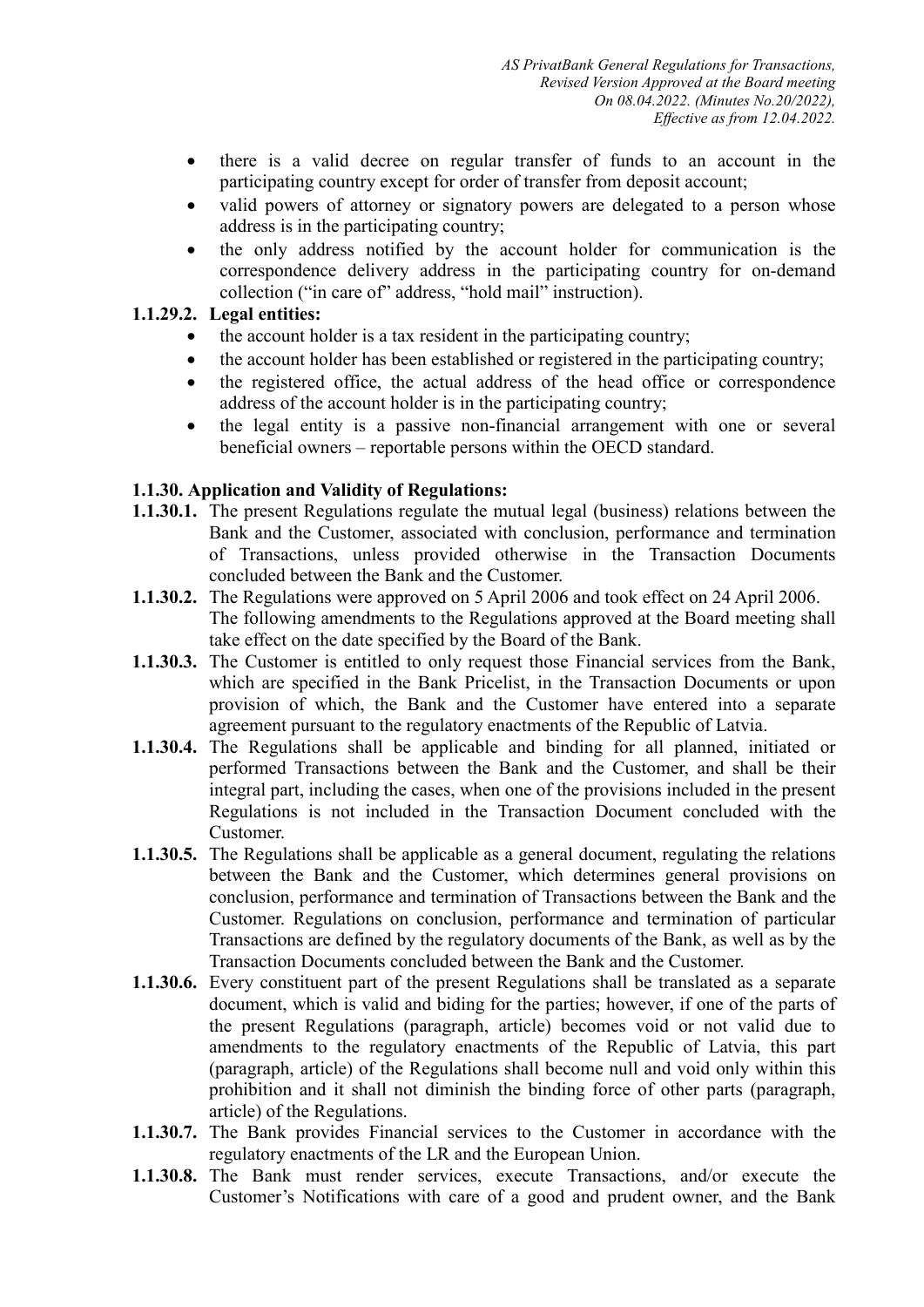must protect the Customer's interests as much as the Bank can and is obliged to do.

- **1.1.30.9.** By entering into Transaction relations with the Bank, the Customer is entitled to choose the language that would be used for compiling Transaction Documents and the language the Bank would use to contact the Customer. At the Customer's choice, the Transaction Documents may be compiled in and the language for communication with the Customer may be in Russian, Latvian, English or German.
- **1.1.30.10.**The present Regulations shall be binding and applicable not only for the Customer, but also for each successor of the Customer legal rights and obligations, irrespective of any changes in the Customer personnel (officials), or the changes of the Customer authorised persons.
- **1.1.30.11.**In case of linguistic or interpreting disputes, controversy, disagreement or claim, the advantage shall be given to the text of these Regulations and Transaction Documents in Latvian.
- **1.1.30.12.**The Bank activity is regulated by the Finance and Capital Market Commission located at 1 Kungu Street, Riga, LV-1050, [www.fktk.lv.](http://www.fktk.lv/)

#### **1.1.31. Amendments to Terms and Conditions of Rendering Banking Services (General Regulations on Transactions):**

- **1.1.31.1.** The Bank is entitled to unilaterally change and supplement the Pricelist and the Regulations at its discretion without the Customer's consent. Changes and additions to the Pricelist and/or the Regulations take effect as of approval thereof, on the Bank's specified date. The Bank publishes changes and additions to the Pricelist and/or the Regulations in a visible place in the Bank's premises and on the Bank's Web-Page before their effective date.
- **1.1.31.2.** The Bank is entitled to unilaterally establish and cancel discounts to Commissions specified in the Pricelist.
- **1.1.31.3.** The Bank additionally notifies Customers (Consumers) of changes to the Pricelist and Regulations via the communication tools agreed upon by the Parties when establishing legal (business) relations.
- **1.1.31.4.** For Customers (Consumers) changes to the Pricelist and Regulations that refer to payment services in the understanding of legal acts of the RL, which regulate payment services and electronic money, take effect two (2) calendar months after publishing thereof in a place available to Customers in the Bank's premises and on the Bank's Web-Page.
- **1.1.31.5.** The Customer must read the Pricelist and Regulations, changes and additions thereto, as well as currency exchange rates before demanding services in the Bank's premises during the Bank's working hours and on the Bank's Web-Page.
- **1.1.31.6.** The Bank shall not be responsible for the Customer's losses and extra costs if the Customer failed to review the Pricelist and/or Regulations, changes and additions thereto.
- **1.1.31.7.** Regulations and changes (additions) thereto shall not apply to Transactions that were fully completed or terminated before the Pricelist and/or Regulations and changes thereto take effect.
- **1.1.31.8.** If the Customer does not submit an application about his objections against the changes and does not demand termination of the agreement before the changes specified in Paragraph 1.5.1 of the Regulations take effect, the Bank and the Customer believe that the Customer agreed to and accepted such changes.
- **1.1.31.9.** The Customer may immediately terminate legal (business) relations with the Bank and without forfeit before the changes specified in Paragraph 1.5.1 of the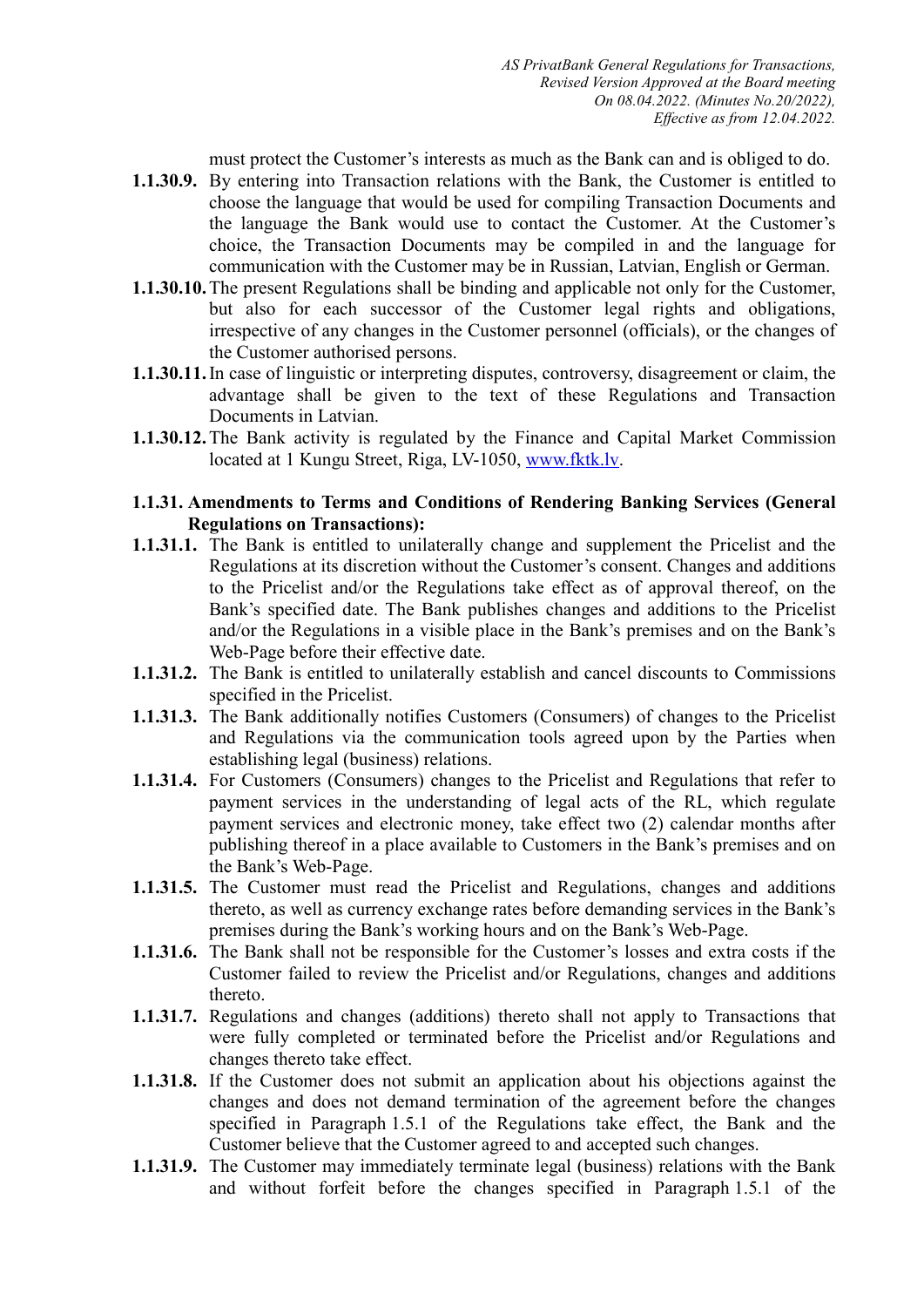Regulations take effect.

- **1.1.31.10.**The Bank may ignore the timeframe for notifications about changes to the Pricelist and/or regulations if such changes are beneficial for the Customer.
- **1.1.31.11.**The Bank applies reference interest rates, changes of the currency exchange rate or changes of the reference exchange rates immediately and without prior notice to the Customer.
- **1.1.31.12.**Information about such changes is available in the Bank's premises and on the Bank's Web-Page.

## **1.1.32. Investment guarantee**

- **1.1.32.1.** The safety of Customers' funds is guaranteed by the deposit guarantee system created in accordance with the Deposit Guarantee Law.
- **1.1.32.2.** Should the Customer funds placed with the Bank become unavailable, they shall be covered by payments from the Deposit Guarantee Fund of the Republic of Latvia, excluding limitations laid down in the Deposit Guarantee Law.
- **1.1.32.3.** The Deposit Guarantee Fund of the Republic of Latvia shall provide each Customer with the maximum guarantee compensation payment up to 100,000.00 EUR (one hundred thousand Euros) irrespective of whether they are residents of Latvia or not, as well as irrespective of the deposit currency (national currency or foreign currency). The guarantee compensation payments shall be made in EUR (Euros).
- **1.1.32.4.** The Deposit Guarantee Law provides for certain cases when a Customer is entitled for 200,000 EUR compensation in addition to the maximum guaranteed compensation of 100,000 EUR.
- **1.1.32.5.** When calculating the amount of the guaranteed compensation due to a Customer, the liabilities of the Customer towards the Bank (the outstanding loan, etc.) shall be considered and set off.
- **1.1.32.6.** For more details Customers can visit the Bank Website and / or the Finance and Capital Market Commission located at 1, Kungu Street, Riga, LV-1050; [www.fktk.lv.](http://www.fktk.lv/)

#### **1.1.33. The due diligence and identification of the Customer. Powers to act.**

- **1.1.33.1.** The Bank shall only provide financial services to those Customers who have undergone complete identification and due diligence. The Bank performs Customer Due Diligence, including identification, in conformity with the requirements of regulatory enactments of the Republic of Latvia and the Bank regulatory documents.
- **1.1.33.2.** Customer Due diligence shall be conducted for the Person who applied to the Bank to receive Financial services, before:
- **1.1.33.2.1.** Commencement of business relationships;
- **1.1.33.2.2.** In case the Transaction matches one of the indicators included in the Unusual transaction indicator list, or there are suspicions regarding money laundering or terrorism and proliferation financing or an attempt thereof;
- **1.1.33.2.3.** in case of suspicions, that data previously acquired during Customer due diligence are not reliable.
- **1.1.33.3.** Customer due diligence measures a set of actions based on risk assessment, within which, the Bank:
- **1.1.33.3.1.** Identifies the Customer and verifies the acquired identification data;
- **1.1.33.3.2.** Establishes the Beneficial Owner and, based on risk assessment, makes sure that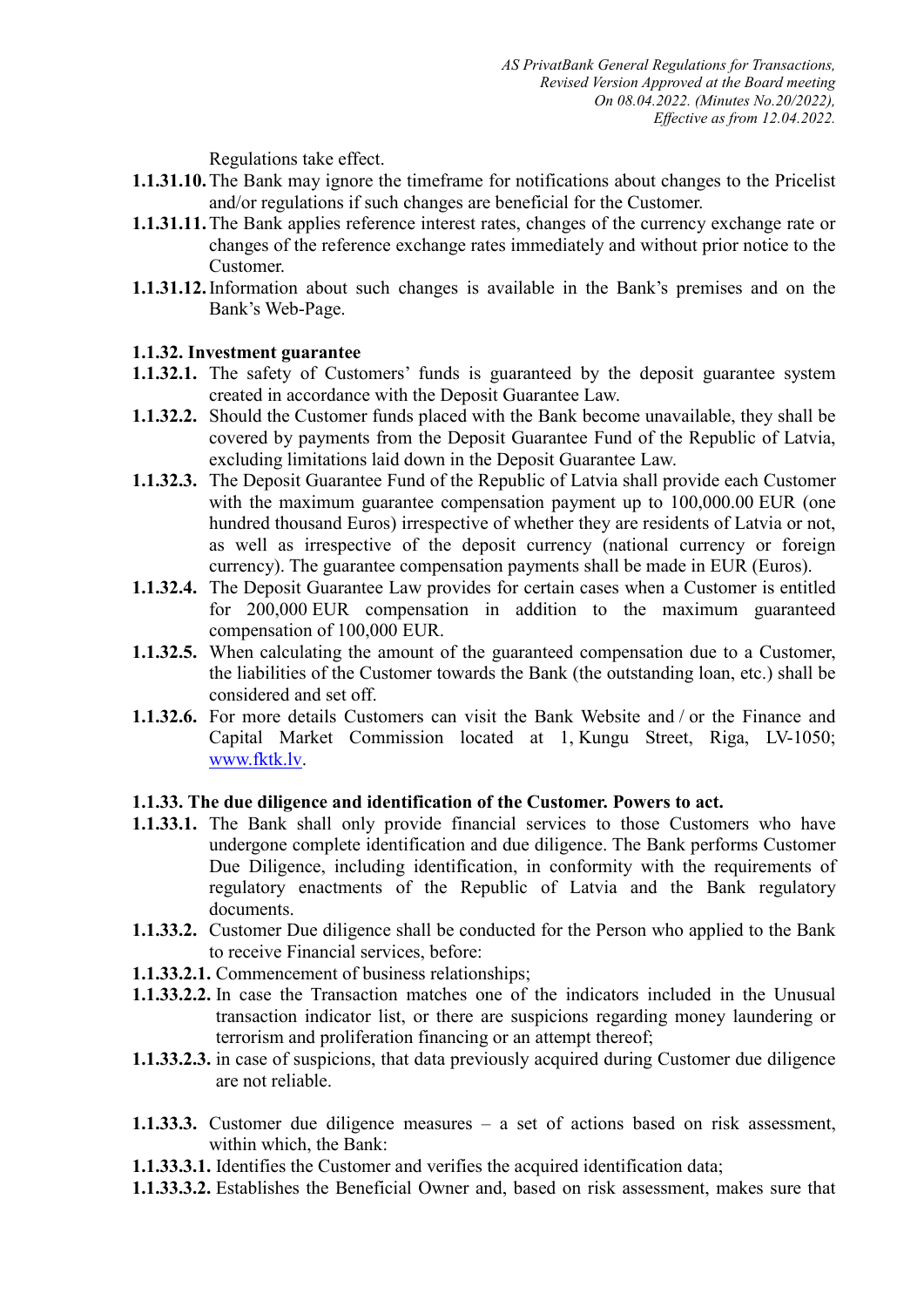the corresponding individual is the Customer BO. For a legal arrangement and legal entity, the Bank also ascertains the structure of the participants of the relevant person and the way in which the BO control this legal arrangement or legal entity;

- **1.1.33.3.3.** Obtains information about the purpose and intended nature of the Business Relations
- **1.1.33.3.4.** After commencement of Business relations monitors them, including inspections which confirm that transactions concluded during Business relations are done in accordance with the Bank's information on the Customer, its economic activities, the risk profiles and the origin of the funds;
- **1.1.33.3.5.** Ensures safe keeping, regular assessment and update of documents, personal data and information, which was acquired during Customer due diligence, in accordance with inherent risks, yet, at least once in 3 (three) years.
- **1.1.33.4.** When performing Identification, the Bank shall verify the Customer legal capacity and ability to act.
- **1.1.33.5.** The Bank identifies the Customers individuals after identity documents, the types of which are regulated by the regulatory enactments of the Republic of Latvia.
- **1.1.33.6.** The Customers legal entities are identified:
- **1.1.33.6.1.** by documents, which certify the name, legal form and foundation or legal registration of a legal entity;
- **1.1.33.6.2.** by data on registered address and the actual place of economic activities of the legal entity, in case it differs from the registered address;
- **1.1.33.6.3.** by constituent documents of a legal entity (a pre-incorporation contract, articles of association), and identifying the persons, who have the rights to represent the legal entity in the relations with the credit institution, including determination of the names and surnames of the corresponding persons, who hold positions at an administrative institution of the legal entity, acquisition of a document or a copy of the corresponding document, which certifies their rights to represent the legal entity, as well as verification of the identity of these persons.
- **1.1.33.7.** The Customer shall immediately notify the Bank and provide the Bank with information regarding amendments or additions to the documents certifying its identity data.
- **1.1.33.8.** In order to implement the Customer Identification, as well as prevent Laundering of Proceeds Derived from Criminal Activity and terrorism and proliferation financing, and in other cases the Bank is entitled to request at any moment the information (documents) from the Customer and the Customer is obliged to submit the requested information (documents) to the Bank in relation to the Customer, its representative, its Beneficial Owner, the declared Customer commercial and private activity, financial standing, explanations on the purpose of the Transaction concluded between the Customer and the Bank, origin of funds, as well as other information (documents), which the Bank considers necessary to request. This Customer's obligation applies also to cases, when the Customer submits to the Bank a Notice of termination of business relations and closing of all Accounts upon the Customer's initiative.
- **1.1.33.9.** If the Customer does not submit this information (documents) to the Bank within the term determined by the Bank, or the Bank has suspicions or it is stated that the information (documents) submitted by the Customer is forged and does not correspond to the actual situation, or the Customer is associated with Laundering of Proceeds Derived from Criminal Activity/ financing of terrorism, the Bank is entitled not to enter into cooperation with the potential Customer, to refrain from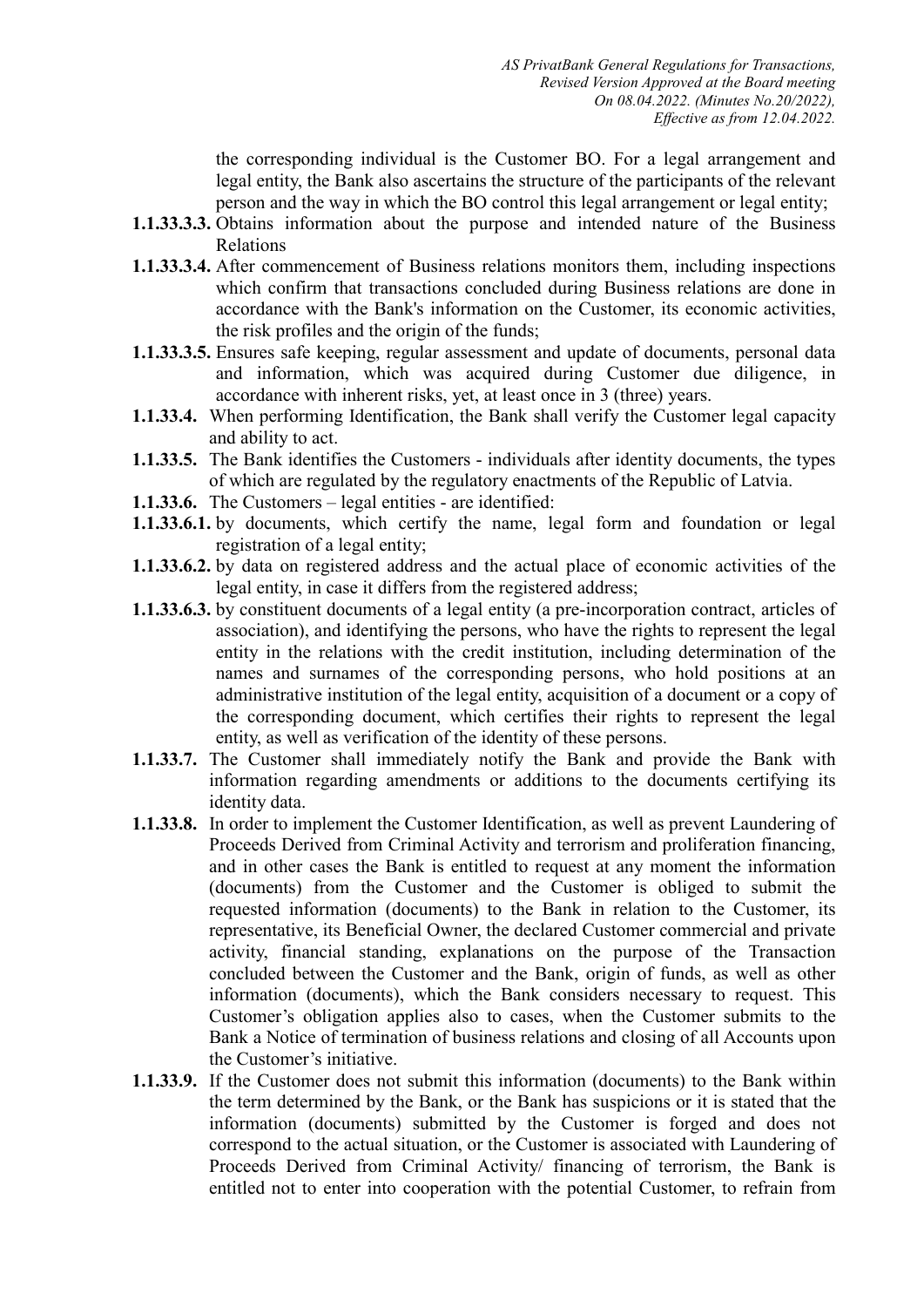the execution of the Transaction, to suspend the execution of the Transaction, not to accept and/ or not to fulfil the Customer Notifications to the Bank, to request the Customer to fulfil its obligations or to terminate Transactions prior to the expiry without explaining the reason thereof to the Customer (potential Customer) and without any liability; in addition to the aforementioned, the Bank is entitled to decide on continuing the cooperation with related customers of such Customer where the relation is defined as per Beneficial Owner. In the cases mentioned herein, the Customer is obliged to indemnify all costs and losses to the Bank, which have arisen in connection with refraining from the execution of the Transaction, its suspension or termination.

- **1.1.33.10.**When providing information to the Customer via telephone or Online Chat the Bank performs Authentication of the Customer by using the Password, indicated by the Customer. The procedure for use of the Password is regulated by Section 2.2 of the Regulations "On Providing and Receiving Information and services via Telephone and Online Chat".
- **1.1.33.11.**The Bank is entitled at any moment to change or additionally introduce new requirements for Customers' Identification unilaterally at its discretion without Customers' consent and prior notification. If necessary, the Bank takes measures to ensure information on additional identification from the Customers, as well as from publicly available reliable and independent resources and from other financial or credit institutions. Upon receipt of an appropriate request, the Customer shall give its consent to such financial or credit institution regarding disclosure of information on the Customer, which is available to this financial or credit institution, to the Bank.
- **1.1.33.12.**The Bank is entitled to request from the Customer and the Customer obligation is to submit (to provide for storage) to the Bank sample of own signature and signatures of the persons, who are authorised to represent the Customer in its relations with the Bank, and the seal imprint if any (if the Customer wishes to use the seal), in conformity with the Bank requirements. The Bank is entitled to make copies of the personal identity documents submitted by the Customer, to certify such copies and to store them in compliance with the regulatory enactments of the Republic of Latvia.
- **1.1.33.13.**The Bank is not obliged to detect and state forgery or other non-compliance of the Customer documents, signature, seal, if such forgery or non-compliance is not evident and the Bank employee is not able to detect it in the regular order. During Transactions with the Customer, the Bank visually compares the signature and seal imprint samples of the Customer and/or of its representative in the Notification with the signature and seal imprint samples of the Customer and/or its representative, which are submitted to the Bank. During the comparison, the Bank is not obliged to take into account the colour of seal imprint sample. During comparison of the data and signature of the Customer and/or its representative with the data and signature sample indicated in the identity document, the Bank only bears responsibility for its gross negligence.
- **1.1.33.14.**The Customer undertakes full responsibility for the losses, which have been incurred to the Bank by the Customer intended deception of the Bank, or due to the Customer negligence. The Customer shall undertake responsibility for the losses incurred through activities performed by third parties.
- **1.1.33.15.**The Bank shall perform Authentication of the Customer/its representative, using identity documents of the Customer/its representative, signature sample of the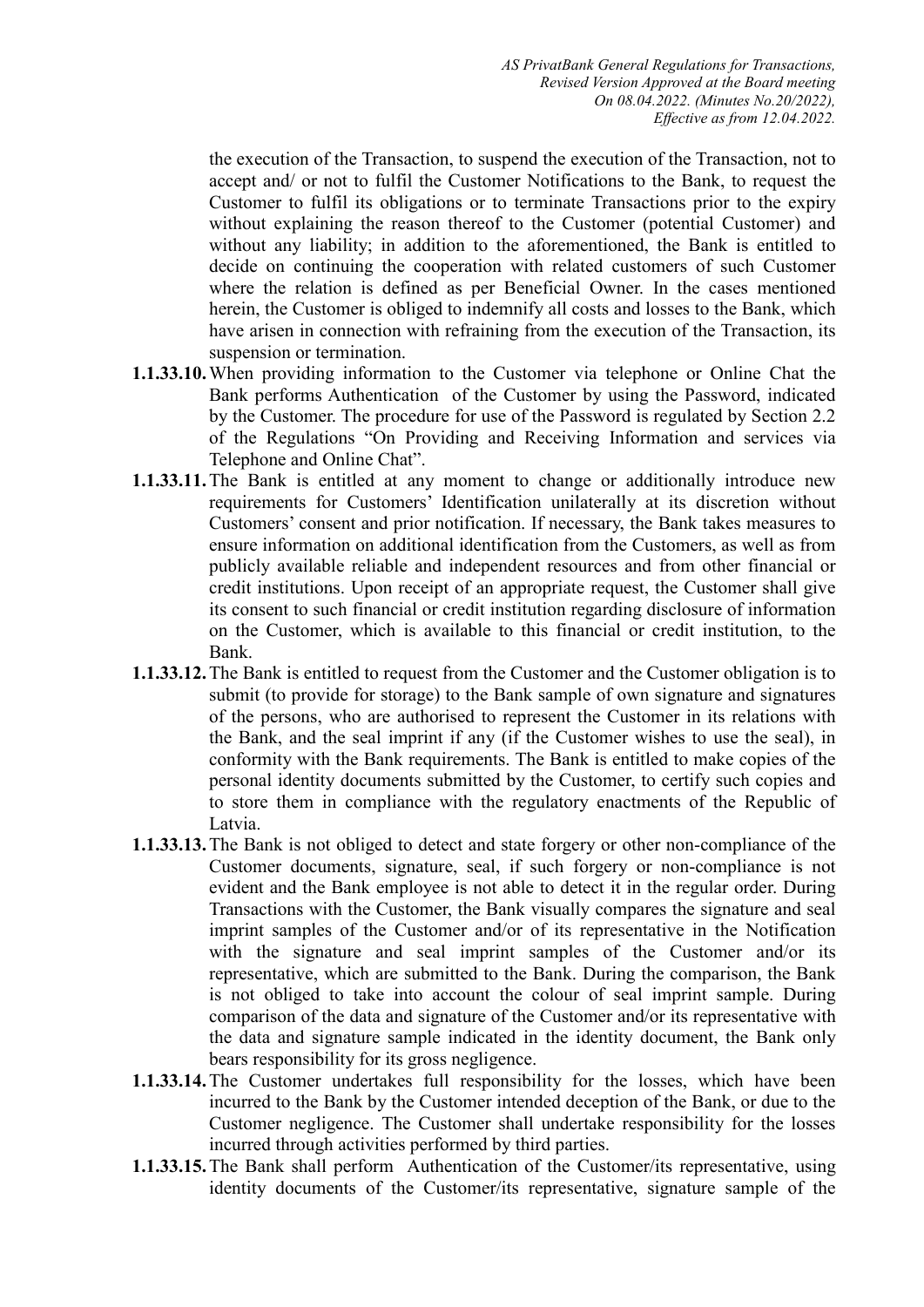Customer/its representative. If the Remote Account Management Services are used for conclusion and execution of Transactions, the Bank identifies the Customer by access parameters and / or means of authorization issued to the Customer. The aforementioned Authentication tools are considered equate with the signature (seal) of the Customer and/or its representative. The Customer shall bear responsibility for safety and secrecy of the parameters/authorisation tools issued to the Customer. The Customer is responsible for all consequences and losses incurred to the Bank and the Customer, if the Customer authorization tools become known or available for third parties until the incident is reported to the Bank.

- **1.1.33.16.**The Bank has the right to suspend provision of Financial Services to the Customer/restrict the Transaction execution at the Customer's Accounts if the validity of the Customer identity document/authorization document has expired and the Customer has not provided the Bank with a valid identity document/authorization document.
- **1.1.33.17.**The Customer is obliged to inform the Bank in writing immediately, but not later than within 5 (five) calendar days, about all changes in essential transaction details (facts), particularly - regarding changes in name, surname or company name, actual address, legal (registration) address or location, other contact information, seal imprint, authorised signatory (or his / her signature), its legal capacity and capability, tax residency, financial standing or status (reorganisation, privatisation, insolvency, liquidation, seizure of property etc.), amendments or expiry of the submitted powers of attorney. The obligation is also in effect, when the changes in the information, which the Customer submits to the Bank are incorporated in the public registers. When informing about the changes, the Customer is obliged to attach the supporting documents (if such shall be submitted). The Customer shall reimburse all losses incurred to the Bank, if the Customer or its representatives are incapable persons or their capacity is limited at the moment of the conclusion or execution of the Transaction.

#### **1.1.34. Authorisation**

- **1.1.34.1.** The Customer is entitled to authorise a third party to conclude, execute and terminate a Transaction on behalf of the Customer. Such authorisation is to be prepared in writing with the Customer granting the authorisation (power of attorney) in compliance with requirements of the regulatory enactments of the state, where authorisation (power of attorney) was issued, and with the Bank requirements. The Bank is entitled to refrain from concluding the Transaction with the Customer if the authorisation (power of attorney) is executed without observing the requirements of the regulatory enactments of the state, where authorisation (power of attorney) was issued, and with the Bank requirements, if identity data of the authorised person are not included in the power of attorney or if the Bank has suspicions of the authorization nullity.
- **1.1.34.2.** The Bank is not obliged to verify validity of the Customer authorisation. It also refers to authorizations registered in public registers. The Bank bears no responsibility for the validity provisions of the authorization.
- **1.1.34.3.** The Customer power of attorney submitted to the Bank shall be deemed valid in the Customer's relations with the Bank until the moment when the Customer provides the Bank with a written notification of withdrawal of the power of attorney or upon expiry of validity period of the power of attorney. The Bank shall not be liable for losses and other additional expenses of the Customer, if the authorization is revoked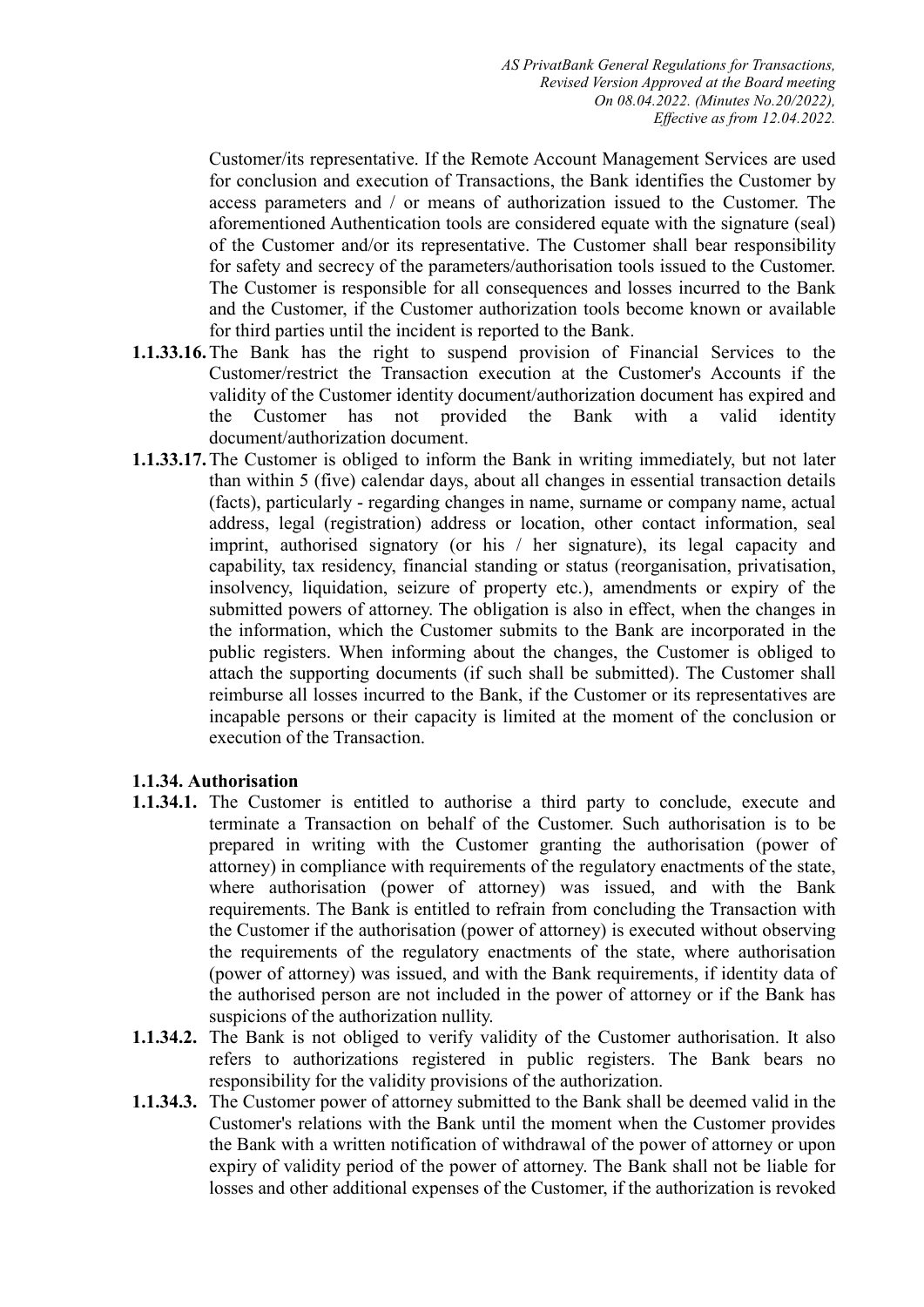and the Customer has not notified the Bank thereof in writing.

- **1.1.34.4.** The Customer is obliged to ensure that the Bank always has documents in accordance with the requirements of the Bank and the regulations of the country, in which the authorization document is issued, which confirm the powers of the Customer representatives to act of on behalf of the Customer, as well as identification of the Customer's representatives. If the Customer does not provide such documents to the Bank, the Bank has the right to immediately refuse execution of the Transactions or terminate the Transactions, either in full or in part.
- **1.1.34.5.** If the Transaction is concluded, executed or terminated on behalf of the Customer by a person, who poses as the Customer representative, yet, who is not entitled to represent the Customer at the moment of conclusion/execution/termination of the Transaction, this person as an individual shall undertake the full scale of obligations arising from the concluded/executed/terminated Transaction.
- **1.1.34.6.** The Customer's representative who concludes a Transaction on behalf of the Customer confirms that he/she is duly authorised, including, is entitled to conclude a Transaction, sign the Transaction Documents and perform other actions that are necessary for the execution of a Transaction or are related to it. If the person who signed the documents or concluded the Transaction on behalf of the Customer (the Customer's representative) at the time of these actions was not authorised to represent the Customer, then this person assumes all obligations arising from these actions, including under these Regulations, in full and is responsible for their implementation.

#### **1.1.35. Personal Data and Confidentiality**

- **1.1.35.1.** If the Customer, the Customer representative or the Beneficial Owner are individuals, then the Customer, the Customer representative and the Beneficial Owner entering into legal (business) relations with the Bank, shall consent and confirm that the Bank is entitled to process all personal data of the Customer, the Customer representative and the Beneficial Owner. The substantiation and objective of personal data processing shall be application of personal data to establish legal (business) relations, to ensure fulfilment of liabilities on the part of the Customer, for provision of the Bank financial services, as well as to ensure the Bank activities. The Bank is entitled to request, receive and process the personal data of the Customer, the Customer representative and the Beneficial Owner from other sources as well, including personal data processing systems (registers, data bases), created by the state or municipality institutions.
- **1.1.35.2.** The personal data, information about the Customer, about its accounts and deposits, as well as Transactions, which is at the disposal of the Bank, may be submitted to third parties which provide services to the Bank or represent the Bank interests in the relations with the Customer and which the Bank assigns in writing to fulfil any of the obligations as indicated in the present Regulations or with which the Bank otherwise cooperates to enable its activities, provision of its services and performance of its functions, including for non-residents of the European Union and/or European Economic Area, in compliance with proper protection of personal data.
- **1.1.35.3.** In accordance with regulatory enactments and requests of business partners, information about the Customer and Transactions may be submitted to competent state authorities of the European Union and other countries, which are not the Member States of the EU or the European Economic Area, for implementation of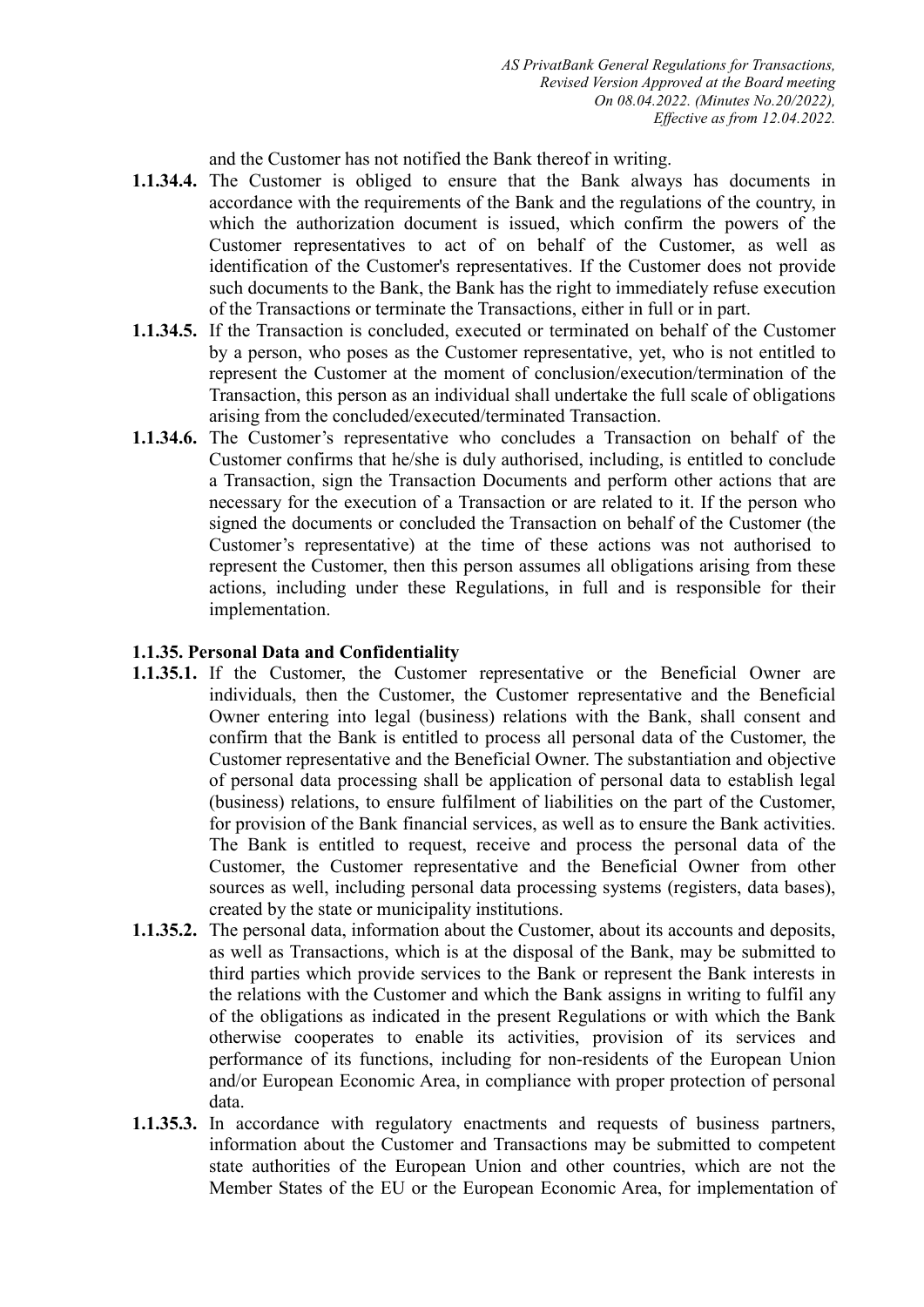their functions, in compliance with proper protection of personal data.

- **1.1.35.4.** According to the provisions of the Intergovernmental Agreement between the Government of the United States of America and the Government of the Republic of Latvia to Improve International Tax Compliance and to Implement FATCA dated 27th June 2014, the Bank, as a financial institution implementing the provisions of FATCA, shall identify the Accounts of FATCA Subjects previously opened with the Bank; create a system estimating the compliance of the Accounts with the FATCA requirements at the moment of their opening, as well as once a year inform the State Revenue Service of the Republic of Latvia about FATCA Subjects and their Accounts corresponding to the FATCA provisions, as well as Accounts corresponding to the FATCA provisions owned by parties, which refused to submit the information about Beneficial Owners.
- **1.1.35.5.** According to the Regulations of the Cabinet of Ministers "Procedures by which a Financial Institution Implements the Due Diligence Procedures for Financial Accounts and Provides Financial Accounts Information to the State Revenue Service", the Bank shall assess compliance of a Customer, who holds an account with the Bank, with the direct or indirect criteria of CRS subject, in order to determine, whether data on the Customer should be submitted to the State Revenue Service to ensure exchange of information. The requirement to provide information regarding the Customer accounts does not apply to Customers - individuals and legal entities, which are tax payers in the Republic of Latvia, if the information they have provided to the Bank does not include any indications that meet the CRS subject criteria.
- **1.1.35.6.** By submitting a written application, an individual is entitled to familiarise itself with own personal data at the Bank disposal, to request introduction of corrections or amendments thereto, if this does not contradict effective legislation of the RL.
- **1.1.35.7.** By submitting a written application to the Bank, an individual is entitled to request video surveillance information from the Bank; the Bank, in its turn, is entitled to request that the individual substantiates the reason for requesting such information, as well as to request his/her personal data in order to carry out his/her identification. The Bank shall review compliance of provision of information with requirements of regulatory enactments. If, in accordance with regulatory enactments and internal regulatory documents, provision of information is allowed and if the physical entity provided the Bank with personal data for identification, the Bank will provide the requested information; in other cases, the Bank has the right to reject the request for the information.
- **1.1.35.8.** The Bank is entitled to use personal data of the Customer and the Customer representative at the Bank disposal to provide the Customer with information about the products and services offered by the Bank and third parties, either verbally or in writing (via fax, telephone, Online Chat, by mail and/ or by means of Remote Account Management Services), given the Customer consent to provision of such information. The Bank seizes to use personal data for providing information about services (products) offered by the Bank or by third parties in electronic form, if the relevant person has revoked its consent (in person, by mail, by e-mail, or via Remote Account Management Services).
- **1.1.35.9.** The Bank acknowledges and the Customer agrees that all information about the Customer, its true beneficiary, accounts, deposits, Transactions and Customer relations with third parties, about which the Customer has informed the Bank, is confidential (Bank secrecy) and shall not to be disclosed to third parties, except in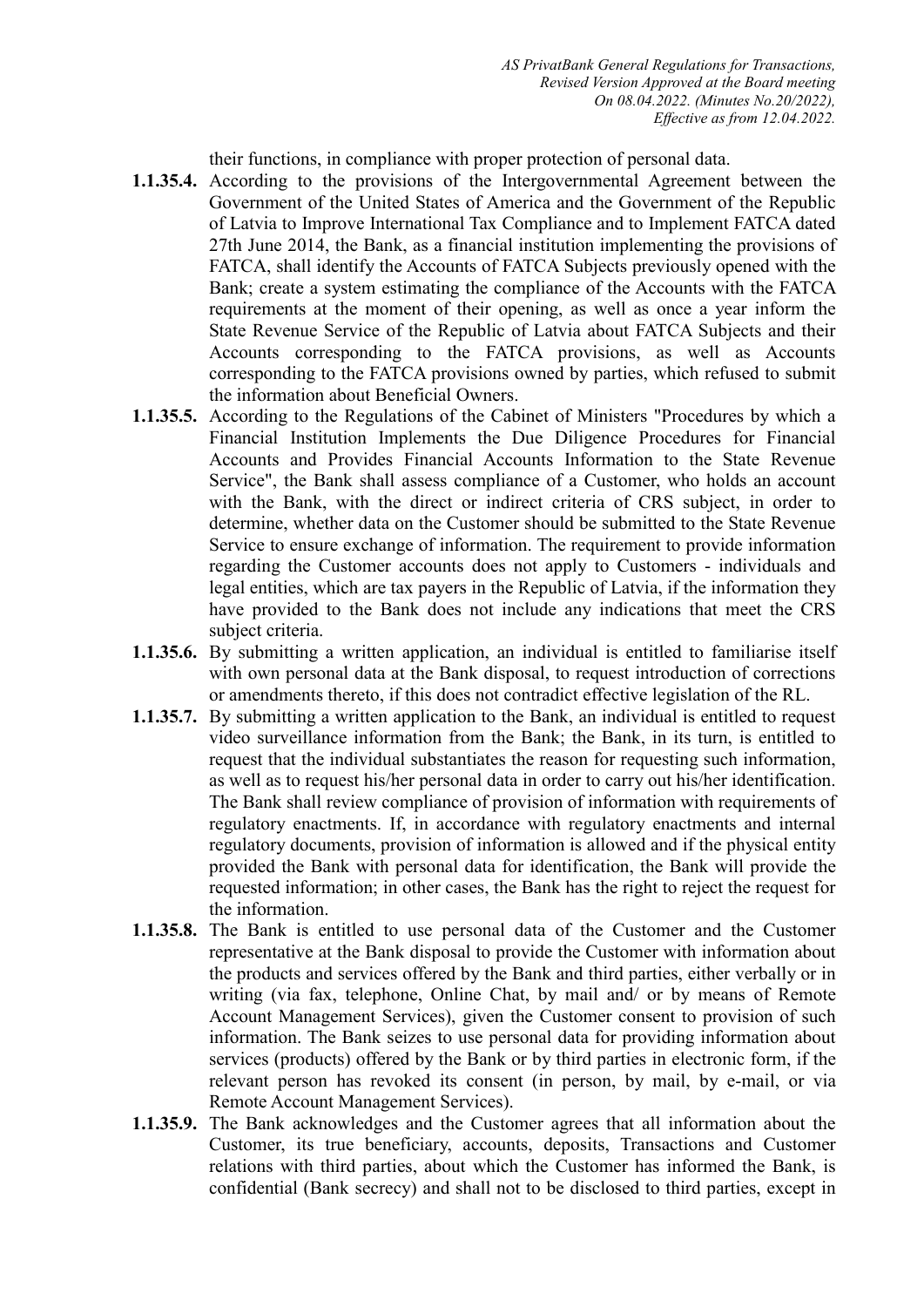any of the following cases:

- **1.1.35.9.1.** the information is publicly available,
- **1.1.35.9.2.** the information about the Customer debt liabilities, their amount, substantiation and reinforcement of liabilities is disclosed for debt collection objectives,
- **1.1.35.9.3.** the information is disclosed to a third party with whom the Bank negotiates in connection with the conclusion of a possible transaction regarding the transfer/sale of the Bank's claim rights against the Customer or liabilities to the Customer, the Bank's assets, or with which any of the following transactions are entered into, or to any other third party to the extent necessary for the preparation or execution of such transactions,
- **1.1.35.9.4.** the information is disclosed to third parties supervising and auditing the Bank activities,
- **1.1.35.9.5.** the information is disclosed in compliance with the regulatory enactments of the Republic of Latvia in cases and through procedure defined therein,
- **1.1.35.9.6.** the information is submitted to the persons authorised by the Bank for Customer identification, execution of other particular Bank's tasks, which are related to the Customer and to its activities,
- **1.1.35.9.7.** the information is transferred to the Bank's personal data processors or other cooperation (business) partners of the Bank, that provides services to the Bank or with whom the Bank otherwise cooperates in order to provide financial services to the Customer, execute the Customer's orders or ensure the Bank's operations,
- **1.1.35.9.8.** in other cases when the Customer has given consent for such actions.
- **1.1.35.10.**The Bank is entitled to submit information to the Bank of Latvia and to receive information from the Bank of Latvia in cases and through procedure in accordance with the Credit Register Regulations. The Customer is entitled to receive information about himself/herself, which is included in the Credit Register of the Bank of Latvia, in procedure set in accordance with the Credit Register Regulations. The Regulations of the Credit Register of the Bank of Latvia are available on the website of the Bank of Latvia www.bank.lv.
- **1.1.35.11.**When making a Transfer, the Bank is entitled to provide all the information specified in the Payment Order, including personal data of the Customer, to persons, and in accordance with the conditions specified in the section 2.4. of the Regulations "Rules for the transfer of non-cash funds", which provides payment services to the Transfer recipient.
- **1.1.35.12.**The Bank is entitled to verify the authenticity of personal and / or contact details submitted by the Customer, including services of other operators, as well as using information about violation and / or improper fulfilment of contractual obligations when considering provision of other services and commencement of new legal (business) relations.
- **1.1.35.13.**The Bank processes Customer personal data within the whole term of legal (business) relationships between the Bank and the Customer, as well as during 10 years as from expiry of legal (business) relationships, pursuant to the provisions of regulatory enactments of the Republic of Latvia.

# **1.1.36. Acknowledgements**

- **1.1.36.1.** By signing a Transaction Document or Notification, the Customer acknowledges that:
- **1.1.36.1.1.** the Customer has full legal and acting capacity to execute and terminate the Transaction;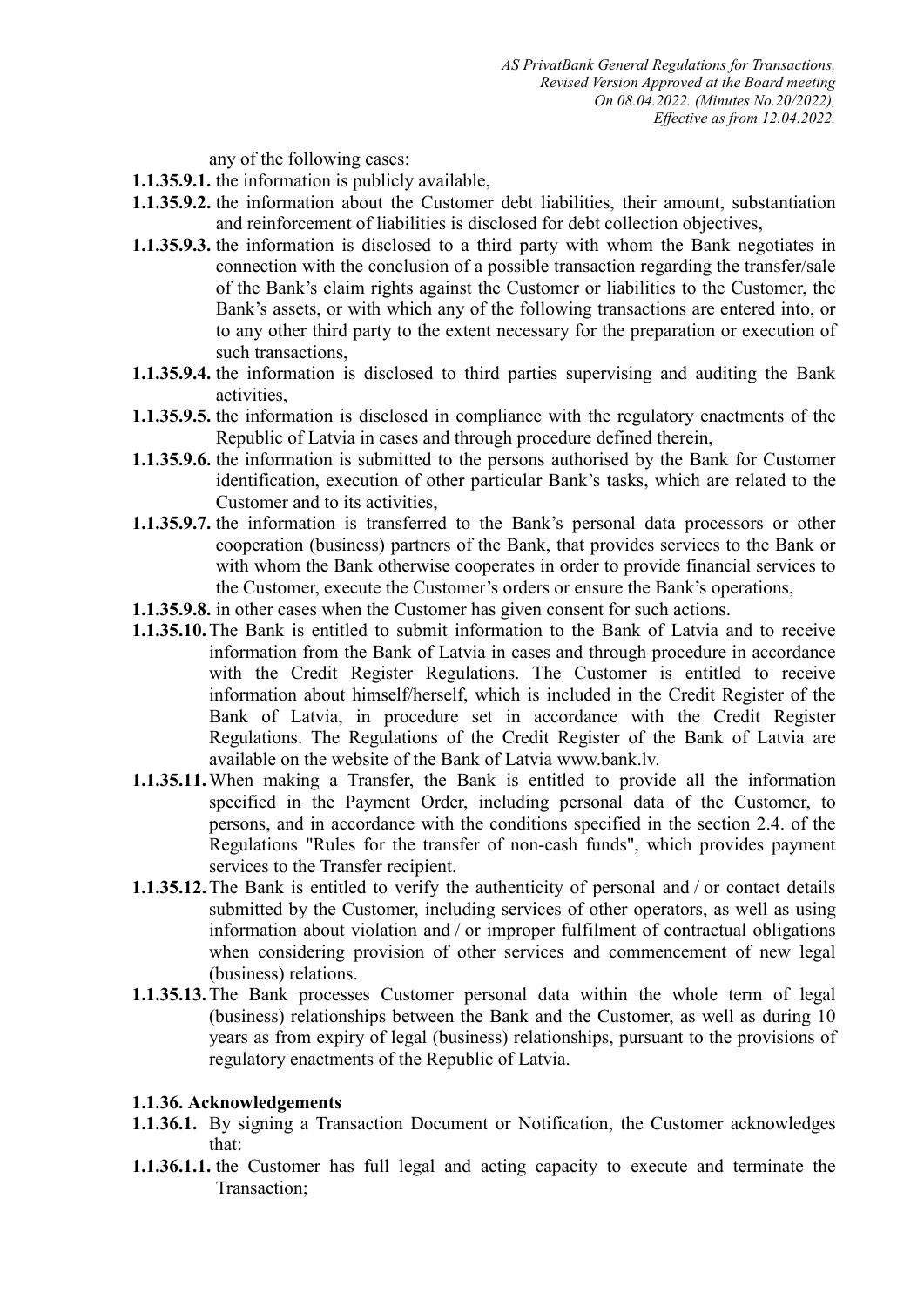- **1.1.36.1.2.** the Customer has all rights, permits, licenses, and authorities to conclude the Transaction;
- **1.1.36.1.3.** the Transaction and all consequences thereof are binding upon the Customer and shall not result in violation of legal acts of the Republic of Latvia and of the location where the Transaction is concluded;
- **1.1.36.1.4.** the Customer is not a Shell-Bank or Shell arrangement;
- **1.1.36.1.5.** the Customer himself/herself is the True Beneficiary of the funds or securities, unless the Customer submitted to the Bank written data about a third party who is the True Beneficiary of the funds or securities;
- **1.1.36.1.6.** the Customer is the True Beneficiary of the Transactions concluded with the Bank, unless the Customer submitted to the Bank information that the Customer acts upon request and in the interests of third parties, i.e. True Beneficiaries;
- **1.1.36.1.7.** all information submitted by the Customer to the Bank, including that about the True Beneficiary, their personal or economic activities, financial standing, location, and other information, is complete, authentic, and is not misleading. All documents and Notifications the Customer submits (passes for storage) to the Bank are authentic and valid;
- **1.1.36.1.8.** the Customer did not influence the Bank employee, directly or indirectly, and did not offer, promise or give, directly or indirectly, a thing, title, or preference to the Bank employee in order for them to act or refrain from actions against their job duties:
- **1.1.36.1.9.** the Customer does not finance terrorism, legalisation of illegal proceeds; and the Customer's funds with the Bank were not derived from criminal activity and are of a legal origin;
- **1.1.36.1.10.** the Customer shall not use the Bank's rendered financial services for illegal purposes, including legalisation of proceeds from criminal activity/terrorism financing;
- **1.1.36.1.11.** the Customer has read, fully understands, and undertakes to comply with the liabilities included in these Regulations, Bank's Pricelist, other regulatory documents of the Bank, which regulate relations between the Bank and the Customer and which the Bank notified the Customer of, or which the Customer had to study;
- **1.1.36.1.12.** the Customer shall submit (pass for storage) to the Bank without objections all information (documents) requested by the Bank regarding identification, origin of funds, True Beneficiary, Transactions conducted, economic and personal activity, financial standing, changes to the information (documents) submitted, as well as other information (documents) that the Bank deems necessary to request.
- **1.1.36.2.** The Bank shall verify the Customer's submitted (passed) documents, acknowledgements, and information before conduction of Transactions and during execution thereof. The Bank is entitled to refrain from conclusion or execution of Transactions during the revision without any liability in this regard.
- **1.1.36.3.** If it has been detected that the Customer's acknowledgements specified in subparagraph 1.1.36.1. do not match the actual and valid situation, the Bank is entitled to terminate the Transaction and demand that the Customer fulfils his/her liabilities before the term without any liability in this regard. In this case, the Customer must reimburse any costs and losses incurred by the Bank in relation to the Customer's submitted unauthentic acknowledgements and to termination of the Transaction.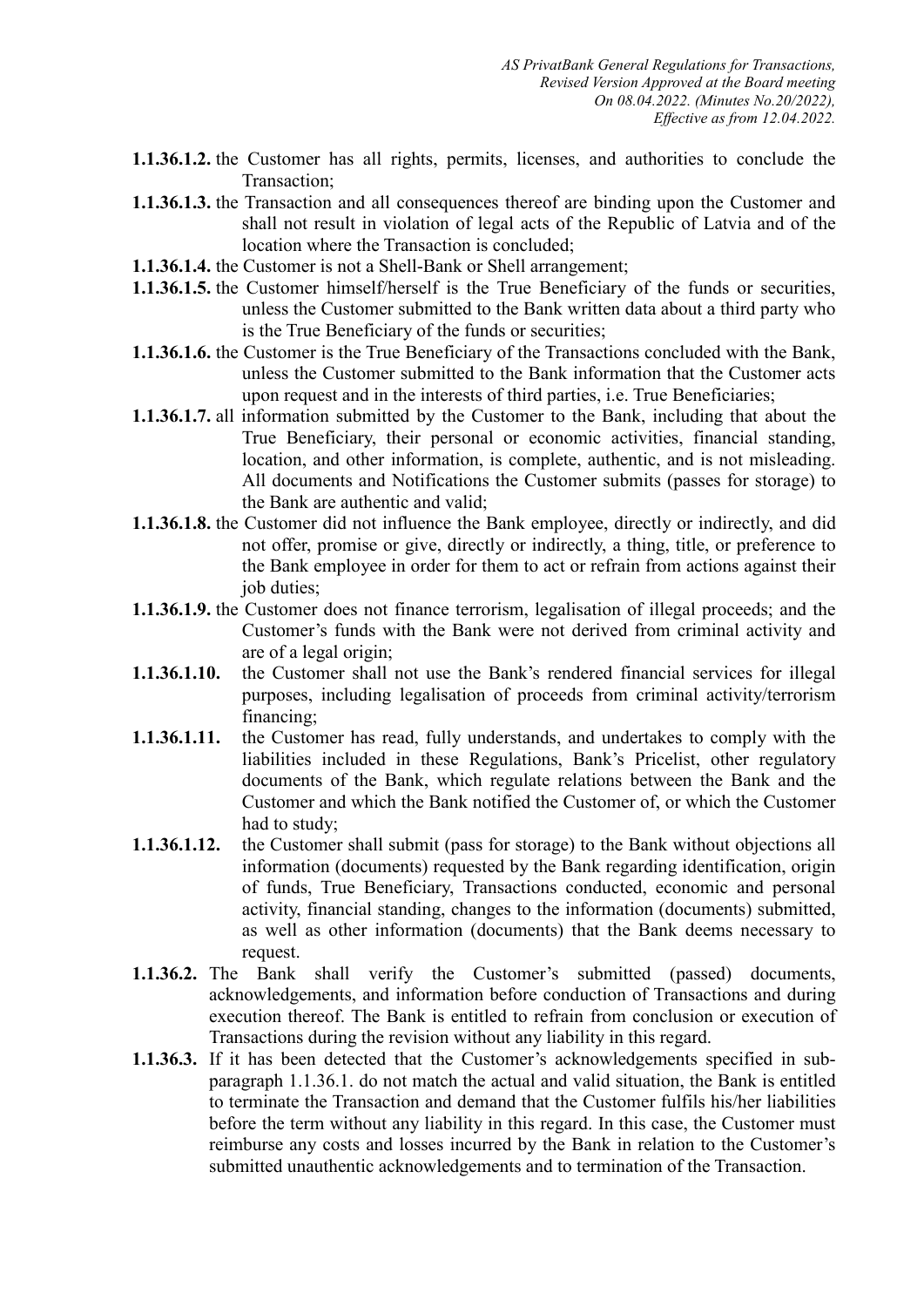## **1.1.37. Succession**

- **1.1.37.1.** In case of Customer death, persons lodging claims to the Bank for the Customer property shall submit all documents attesting their rights for the Customer inheritance (the form and essence of these documents should be in compliance with requirements of the regulatory enactments of the inheritance location), as well as their identity documents.
- **1.1.37.2.** The Bank is entitled to verify authenticity, validity and completeness of the submitted documents on the account of persons indicated therein.

## **1.1.38. Preparation of Notifications**

- **1.1.38.1.** The Customer bears responsibility for the genuineness, completeness, precision and timeliness of submission of all the information and documents submitted to the Bank. In case of non-fulfilment of the aforementioned provisions, the Customer shall reimburse the Bank for all the incurred losses.
- **1.1.38.2.** The Customer Notifications and other documents may be compiled and submitted to the Bank in Latvian, Russian, German or English.
- **1.1.38.3.** All the Notifications on paper submitted or sent to the Bank shall be clearly readable, correctly completed and signed. The Customer bears responsibility for all losses incurred to the Bank, which result from submission of unreadable or incorrectly completed Notifications. The Bank is entitled to reject and/ or not to process erroneous, incompletely completed, unreadable Notifications, as well as Notifications with deletions or other corrections.
- **1.1.38.4.** If the Bank has suspicions about the Customer Notification, including its authenticity, legal validity, or the document contents, the Bank is entitled to require that the Customer repeatedly submits a particular form of Notification or to require a notarised translation of the Notification into the language required by the Bank (and its legalisation [with apostille]) for its acceptance/execution. The Bank is entitled to reject processing of the Notification until repeated Notification is received. In this case, the Bank bears no responsibility for losses incurred to the Customer in connection with the delayed execution of the Notification.
- **1.1.38.5.** Executing payments on the basis a writ of execution, as well as, in case notarised (and legalised [with apostille]) documents are submitted to the Bank, the Bank is obliged to examine their formal compliance with a standard or generally accepted form, if such has been determined. In this case the Bank bears responsibility only for gross negligence during document verification, but is not responsible for its content or translation. When executing the abovementioned documents the Bank shall act in accordance with the information specified in the documents. Should a Bank employee implement any additions and/or restrictions related to the execution of the abovementioned documents, such Bank employee shall bear responsibility therefor.
- **1.1.38.6.** If any action during Transaction execution has a deadline, in each particular case, the Customer is obliged to indicate the deadline. The deadline shall be indicated in writing, unless otherwise envisaged in the Transaction Document concluded between the Bank and the Customer. The Bank reserves the rights not to observe the order deadline indicated in the Customer Notification, if its execution in compliance with existing good banking practice is impossible within this term. In these cases the Bank bears no responsibility for losses incurred to the Customer in relation to delayed execution of the order indicated in the Customer Notification. If the Customer does not indicate the deadline in the relevant Notification, the Bank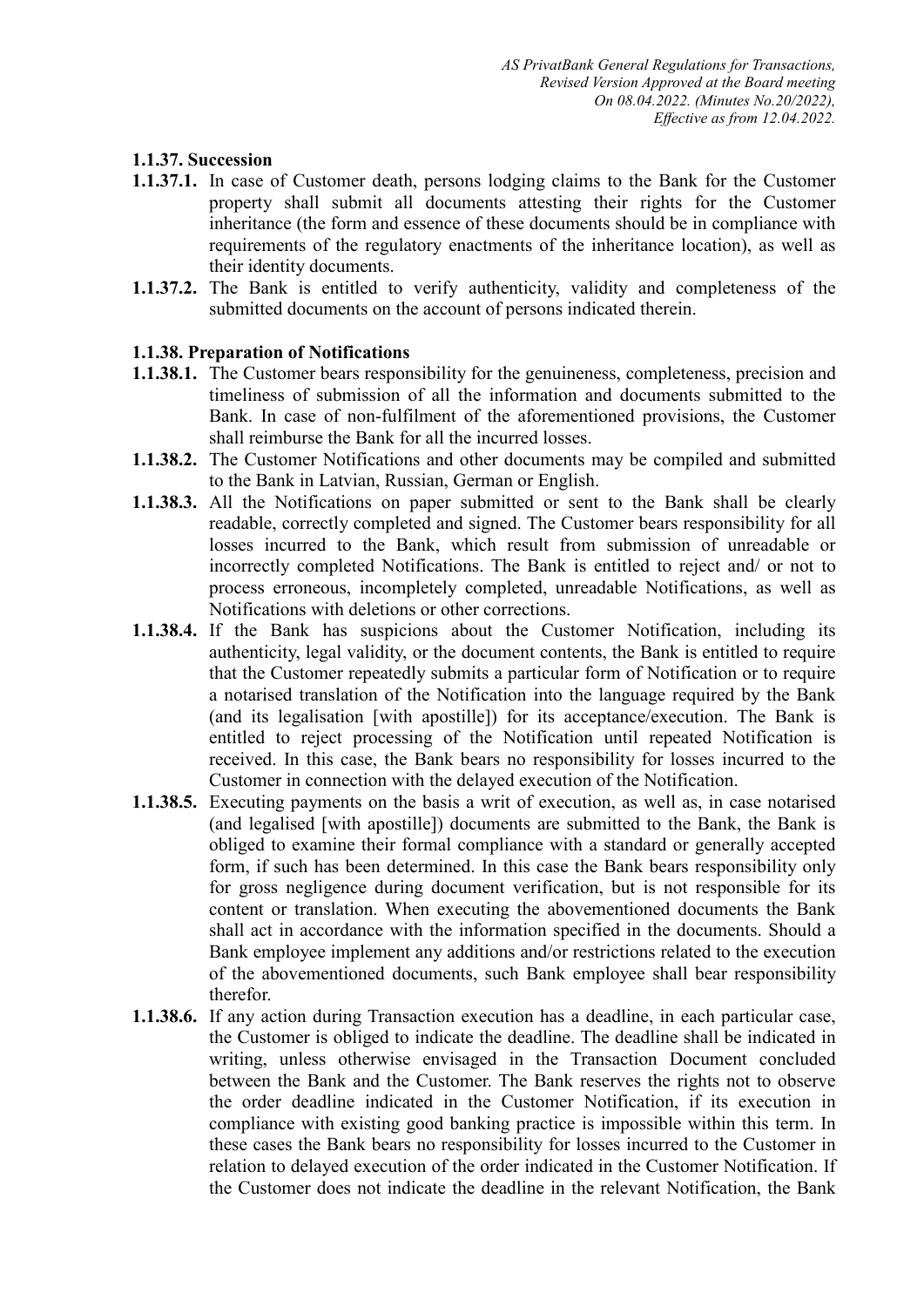bears no responsibility for losses incurred to the Customer in relation to delayed execution of the corresponding action or the relevant order.

- **1.1.38.7.** Notifications/ Transaction Documents between the Bank and the Customer may be sent to the Bank in writing, i.e., by mail, e-mail, or using Remote Account Management Services, having notified the Bank thereof in advance. Such Messages/Transaction Documents are only valid and binding upon the Bank if they are signed using Authorization Tools in accordance with the procedure established in Section 2.2. of the GPT "Conditions for Providing Remote Account Management Services".
- **1.1.38.8.** The Customer Notifications/ Transaction Documents and other documents that are sent to the Bank in writing, i.e. by mail, should be sent to the legal address of the Bank. The Customer Notifications/ Transaction Documents are considered received at the Bank at the moment when they are registered in the record management registers of the Bank, unless provided otherwise by the relevant regulations on Transactions of the Bank.
- **1.1.38.9.** In case of no particular agreement between the Bank and the Customer, the Bank can choose the means of sending the Notifications/ Transaction Documents, taking into account the interests of the Customer to the extent possible.
- **1.1.38.10.**The Bank Notifications / Transaction Documents may be issued to the Customer at the Bank in person, or sent to the Customer via the Internet Bank, or to the indicated legal address / office address (to legal entities) or to the declared / actual address of residence (to individuals), or to another address specified by the Customer. The Bank shall bear no responsibility for losses incurred to the Customer or to third parties, in case the Customer has indicated erroneous, imprecise or incorrect mailing address to the Bank or has not informed the Bank about changes in return address and as a result has not received Notifications/ Transactions documents from the Bank / has not received them in due time.
- **1.1.38.11.**In case Notifications/ Transaction Documents are sent to the Customer to its indicated address, they are considered received on the seventh (7th) calendar day upon submitting them over to the post office irrespective of the actual date of their receipt.
- **1.1.38.12.**The Bank bears no responsibility for delays in submitting and loss of the Notifications/ Transaction Documents, data transmission errors or distortion due to interruption, delay, misuse, lack or damage of communication equipment, data transmission channels or means of transmission, or due to any other circumstances beyond the Bank control. The Bank shall bear no responsibility for losses or other extra expenses of the Customer or third parties, which may arise for the Customer in the aforementioned case.
- **1.1.38.13.**The Bank seal and the signature of the Bank employee on the Notification submitted (handed in) by the Customer attest acceptance of the Notification for processing and shall not impose any liabilities on the Bank in relation to the Notification processing. The only attestation of the Transaction executed at the Customer Account is the Account Statement prepared by the Bank.
- **1.1.38.14.**The Bank accepts Notifications for processing within the Bank Working Days, unless otherwise determined by the Bank. If the Bank has accepted the Notification within other term, the next Bank Working Day shall be considered the day of accepting the Notification for processing.

# **1.1.39. Transaction Currency**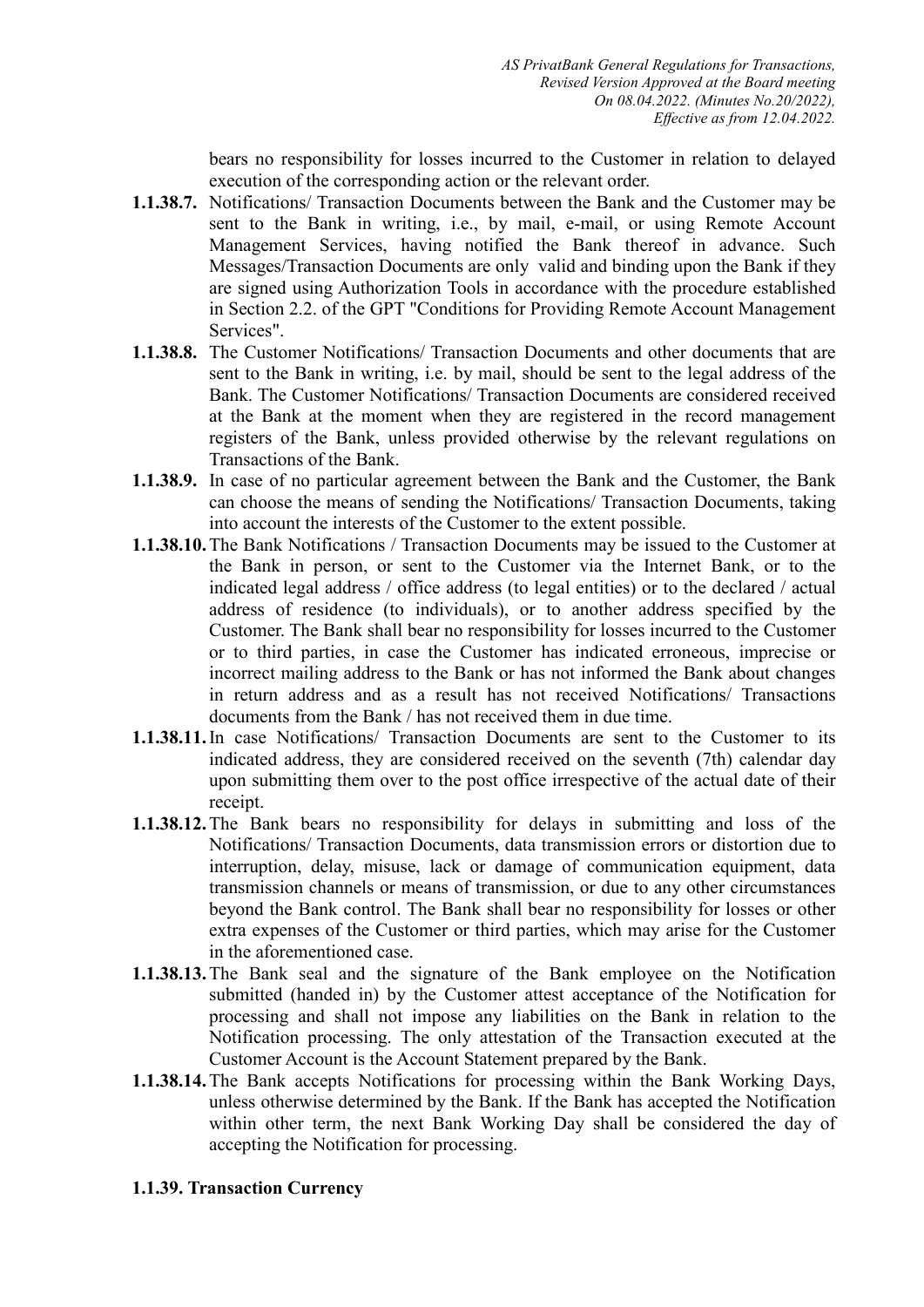- **1.1.39.1.** Transactions concluded between the Customer and the Bank shall be executed in the currency, which the Bank and the Customer have agreed to accept as the basic currency in the relevant Transaction Documents.
- **1.1.39.2.** The Bank is entitled to determine the execution of Transaction in other currency, in case its due execution in the relevant currency cannot be performed due to the circumstances, for which the Bank bears no responsibility and of the occurrence of which the Bank is not guilty.
- **1.1.39.3.** The Bank shall not execute the Transactions, if the Transaction Documents or the Notifications submitted by the Customer do not determine the currency of the Transaction or the Financial service.

## **1.1.40. Payments to the Bank**

- **1.1.40.1.** The Customer shall pay a Fee to the Bank for each provided service in the amount specified in the Pricelist, excluding the cases when the amount and procedure of payment for the services provided to the Customers are stipulated in Transaction Documents. The Customer undertakes to pay Fees and other payments determined by the Bank for services provided to the Customer in accordance with the Pricelist.
- **1.1.40.2.** The Bank Pricelist is available at the Customer service premises within the Bank office hours and on the Bank Website.
- **1.1.40.3.** The Bank is entitled to determine Fees for the Bank services, which are not included in the Pricelist but are necessary to fulfil the Customer Notifications, at its discretion. If the Bank has agreed with the Customer upon the provided service and the Fee payable to the Bank prior to provision of the relevant service, the Customer is no longer entitled to contest the amount of this Fee.
- **1.1.40.4.** The Fee shall be paid before provision of each service, unless the Bank has determined another payment procedure for the Fee. If the Customer has not paid due Fee to the Bank, the Bank is entitled to refrain from, suspend or terminate of the Transaction, or not to provide the service / suspend / terminate the service provision without notifying the Customer, and the Bank bears no responsibility for the losses or other additional expenses of the Customer.
- **1.1.40.5.** If, pursuant to the regulatory enactments of the Republic of Latvia, the Fee is liable to taxes, duties or similar compulsory payments, then these payments shall be made by the Customer at its own expense with corresponding increase in the Fee amount.
- **1.1.40.6.** The Bank is entitled to use the services provided by third parties (notaries, translators etc.) that are necessary for execution of the Customer Notification, reporting it to the Customer in advance, and the Customer is obliged to reimburse all the expenses arising to the Bank in this respect, in the amount provided for in the documents supporting the expenses.
- **1.1.40.7.** The Bank is entitled to obtain the necessary information, documents and other evidence, which is necessary for Transaction execution, for receiving information about the Customer, for inspecting the information and documents submitted by the Customer, for examining, managing or alienating the collateral provided by the Customer, as well as for obtaining the extracts from the registers, attestations of institutions, insurance documents, exhibits etc., on the expense of the Customer and with prior Customer consent.
- **1.1.40.8.** The Bank is entitled to debit any payments of the Customer (Fees and related mandatory payments, expenses, losses, contractual penalty and other payments) due to the Bank from any account of the Customer with the Bank, through uncontested procedure, in compliance with the present Regulations or with Notifications/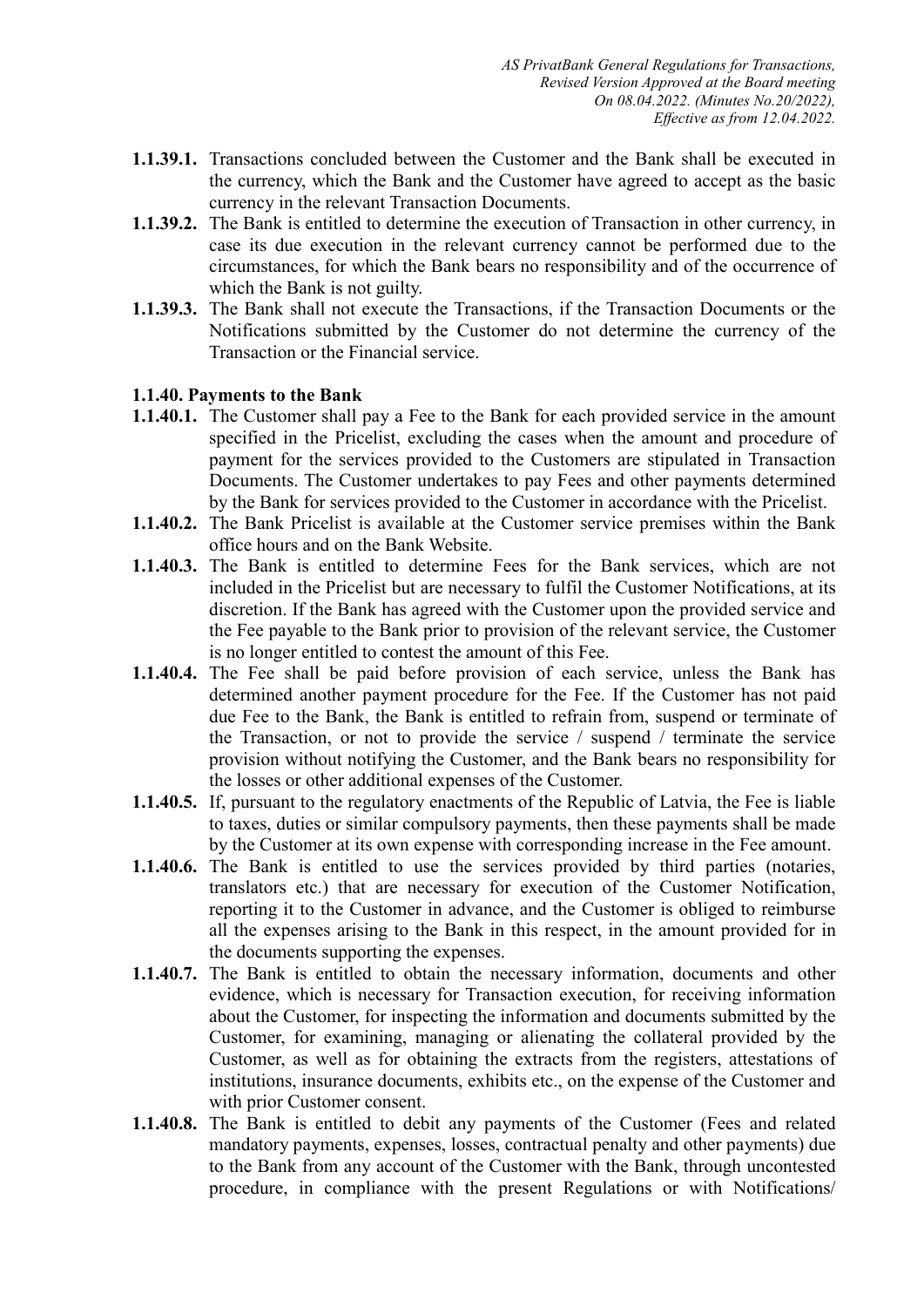Transaction Documents. In case there is insufficient currency, in which the payment is due, at the Customer Account during the payment, the Bank is entitled to write off its claim amount in another currency, exchanging it to the necessary currency at a general relevant currency exchange rate on the day of payment execution. In addition, the Bank charges all the currency exchange expenses from the Customer. If the amount paid by the Customer is not sufficient to satisfy all claims of the Bank the claims shall be satisfied as defined by the Bank, including prior execution of less secured liabilities.

- **1.1.40.9.** If the Customer does not fulfil its liabilities towards the Bank, either in full or in part, or if the Customer insolvency proceedings are announced or the Customer bankruptcy or liquidation proceedings have been initiated, the Bank is entitled to use the Customer funds stored at the Bank and/or other Customer funds available to the Bank without any limitations and through uncontested procedure to enable fulfilment of the Customer obligations towards the Bank.
- **1.1.40.10.**The Customer signing of a Notification/ Transaction Document shall be considered as the Customer consent to the Bank to perform actions mentioned in Paragraph 1.1.40.7 of the Regulations.
- **1.1.40.11.**The Customer agrees that the Bank is entitled to send information notifications to the Customer address (registered, actual, residence, business), e-mail address, or telephone numbers (including mobile phone), or to use types of contacts specified by the Customer in the Application or in other documents filed under the legal (business) relations, as well as to visit the Customer at the address of its employment and / or residence, in cases the Customer has a debt due to the Bank.
- **1.1.40.12.**The Bank is entitled to inform the Customer that the debt repayment liabilities of the Customer towards the Bank have become due and about delay in payments on the debt liabilities towards the Bank via any communication channels, including SMS to the Customer mobile phone, letters, telegrams, voice messages, e-mail messages, etc. The Bank representatives shall visit the Customer at its employer, at the address of its employment and / or residence.
- **1.1.40.13.**The Bank does not accept cash funds sent by the Customer to the Bank via mail.

# **1.1.41. Collateral**

- **1.1.41.1.** The Customer is obliged to take all the necessary measures to secure the Bank from responsibility in relation to fulfilment of Notifications submitted to the Bank by the Customer and shall reimburse all the losses, expenses, debts and liabilities incurred to the Bank due to the Customer gross negligence, evil intent or non-fulfilment of liabilities.
- **1.1.41.2.** The Customer cases (property) in the Bank possession, holding or use, including the funds, securities, deposits and future components of property aggregation are considered to be submitted to the Bank as a mortgage with the prospective that it should serve as a collateral for Customer liabilities to the Bank. This guarantees all the Customer liabilities to the Bank, including future liabilities.
- **1.1.41.3.** The Bank is entitled (if considers it necessary) to request that the Customer provides collateral for its liabilities to the Bank, or (if the collateral has been already submitted to the Bank) to increase the collateral, including cases when the liability is conditional or a third party bears responsibility therefor alongside with the Customer.
- **1.1.41.4.** The Customer agrees that the Bank has the right of detention for any Customer property, which has come legally into the Bank possession, holding or use, insofar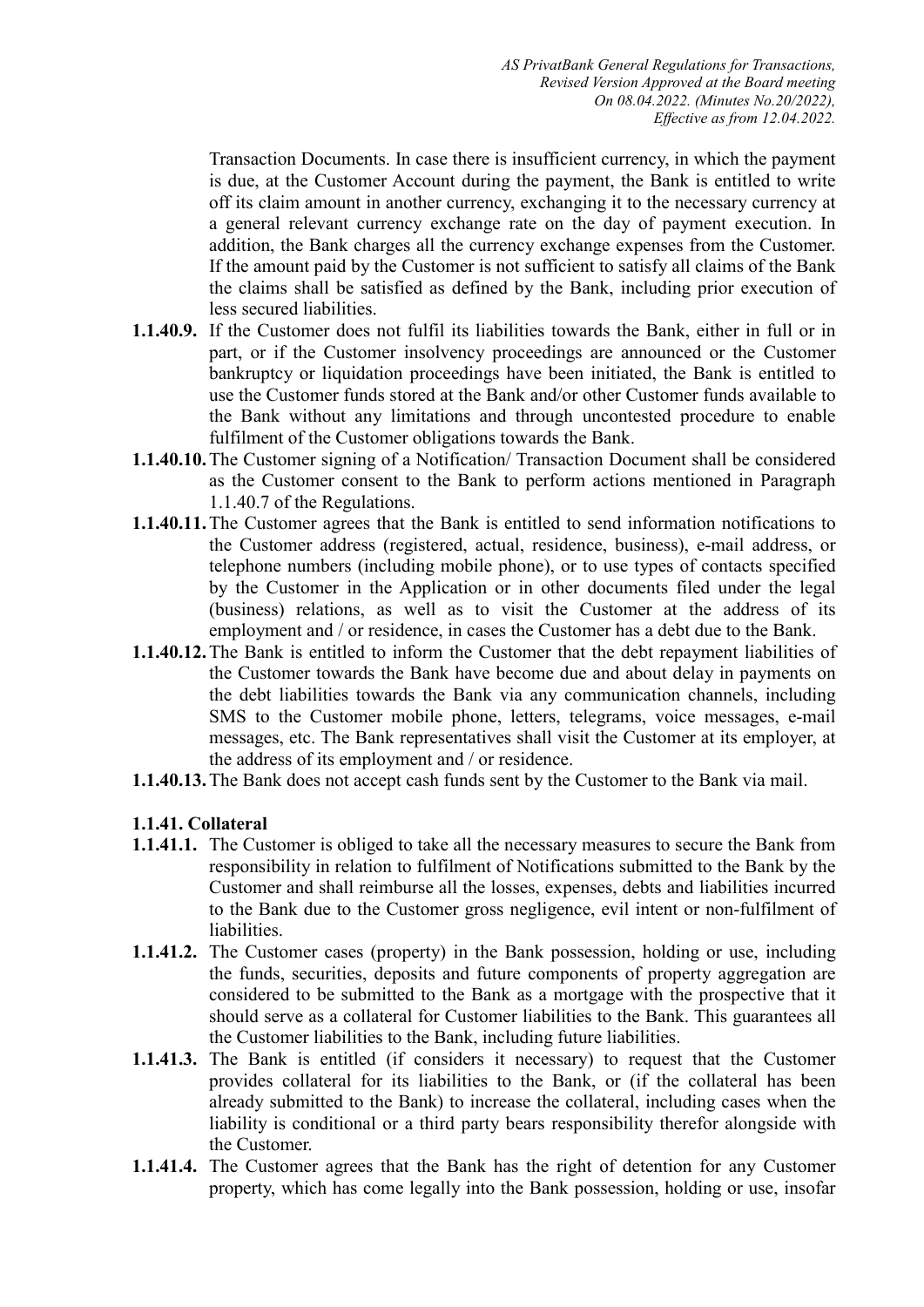as it is necessary to guarantee the fulfilment of Customer liabilities to the Bank.

- **1.1.41.5.** The Bank is entitled to use the collateral object, as well as to receive and consume the benefits of the collateral object.
- **1.1.41.6.** If the Customer does not fulfil or improperly fulfils its liabilities to the Bank, the Bank is entitled to enforce collection upon any mortgaged property of the Customer, as well as upon other collateral objects offered by the Customer or acceptable for the Bank (property or rights) by taking them into possession and to alienate or use them without prior notification or separate reminder thereof to the Customer, unless otherwise agreed upon between the Customer and the Bank. The Bank is also entitled to enforce recovery upon the collateral object before expiry of the collateralized liability fulfilment term, if the Customer does not fulfil the Bank demand to submit or increase the collateral for fulfilment of the Customer liabilities within the term or in accordance with the order indicated by the Bank.
- **1.1.41.7.** The Customer confers the Bank with the right to alienate the collateral object and assigns the Bank to sell the relevant collateral objects at open price upon signing the relevant Notification/ Transaction Document; the collateral is alienated, in order to fulfil the liability, which arises from this Notification/ Transaction Document. If the Bank exercises the aforementioned rights conferred by the Customers, while enforcing recovery upon the collateral object (property or rights) without mediation of court and auction, the Bank acts as the Customer authorised person. The Bank is entitled to choose the sequence of alienation.
- **1.1.41.8.** Income, which is received from alienation or utilisation of the collateral, is divided by the Bank as follows: first, payment of all expenses related to storage, transportation, publishing of advertisements of the property alienated from the Customer (if such are necessary), remuneration for experts (specialists) and utilising the rights of property alienation; second, payment of fine penalties and/ or other obligations to the Bank, which arise as a result of delay in fulfilment and/ or non-fulfilment of liabilities (delay interest, contractual penalty); third, redemption of interest due to the Bank (unpaid by the Customer); forth, repayment of the principal amount.
- **1.1.41.9.** After alienation of the collateral object or utilisation of rights and division of income, as well as upon maturity of liability rights, the Bank transfers the remaining funds or the collateral object to the Customer, notifying it in writing. If the Customer, the successors or heirs of its rights and obligations cannot be found, these funds/objects are kept with the Bank. The Bank collects a Fee for storage of these funds/objects, charging it from the amount deposited by the Customer with the Bank.
- **1.1.42.** Termination of Legal (Business) Relations and/or Demand for Early Fulfilment of **Obligations**
- **1.1.42.1.** The Customer is entitled to unilaterally terminate all or separate legal (business) relations established between the Bank and the Customer by submitting a written Notification to the Bank about termination of legal (business) relations stipulated therein within the terms and in accordance with the procedure set forth in these Regulations or Transaction Documents.
- 1.1.42.1.2. After receiving a Notice of termination of legal (business) relations or termination of a particular Financial Service, the Bank is entitled to request, and the Customer is obliged to update/provide information about the Customer, the Customer's BO, transactions performed during the period of business relations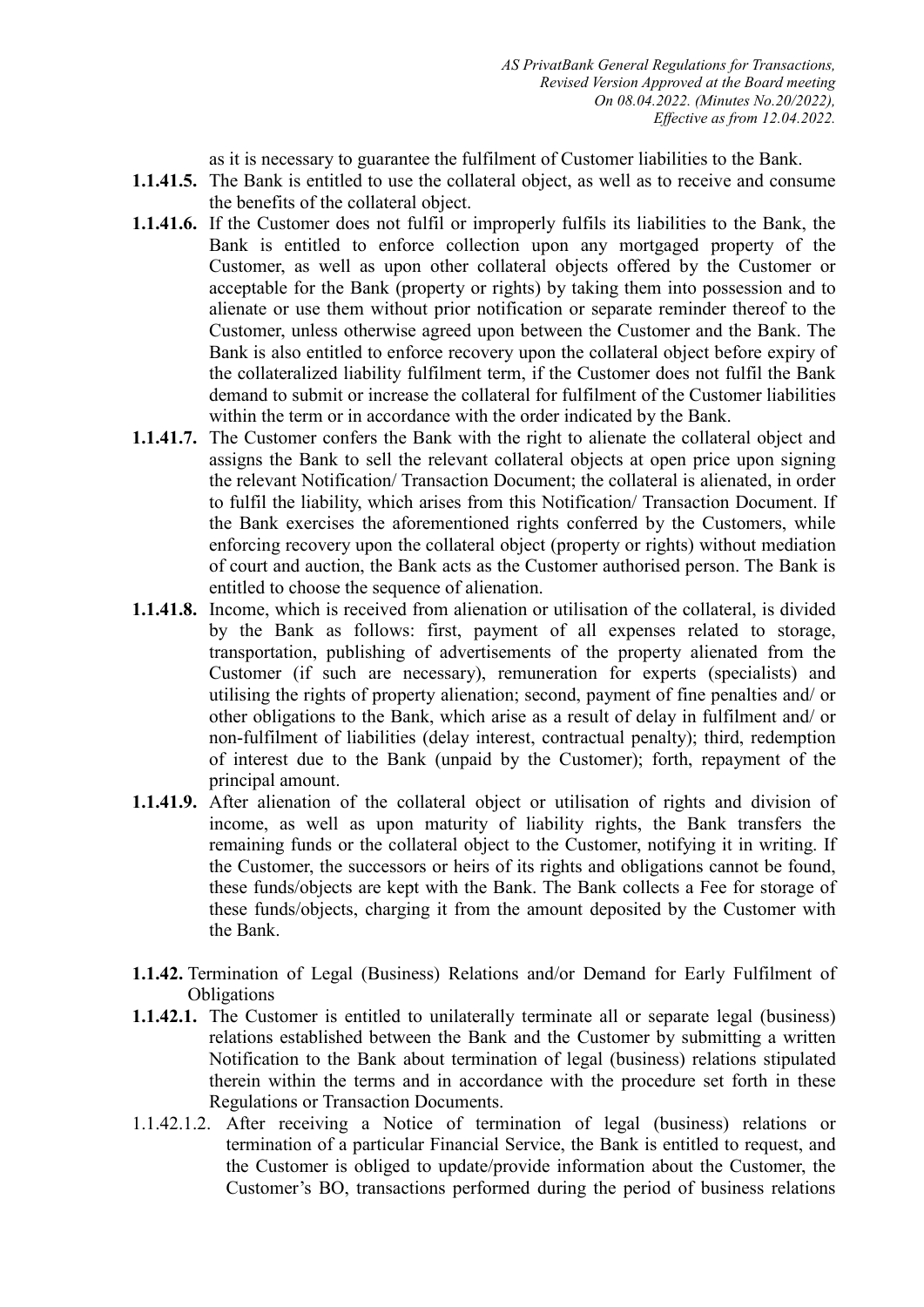with the Bank, and other information requested by the Bank.

- 1.1.42.1.3. If the Customer does not comply with the Bank's request, the Bank is entitled to terminate business relations with the Customer pursuant to Sub-clause 1.1.42.3 of the Regulations.
- **1.1.42.2.** The Bank has the right to unilaterally terminate all business relations with the Customer or the provision of a separate service and close all Accounts:
- **1.1.42.2.1.** 2 (two) months in advance by notifying in writing the Client, who is a Consumer
- **1.1.42.2.2.** 1 (one) month in advance by notifying in writing the Client, who is not a Consumer.
- **1.1.42.3.** The Bank, by sending a written notification to the Customer, without undertaking any legal accountability and not reimbursing any losses to the Customer, is entitled to unilaterally suspend the Transaction, terminate legal (business) relations with the Customer or request early fulfilment of all its liabilities and close all Customer accounts with the Bank in accordance with the procedure and terms indicated by the Notification without regard to the notice period provided for in Subclause 1.1.42.2 of the Regulations, in the following cases:
	- The certifications provided by the Customer are false;
	- the Customer refuses to submit information (documents) requested by the Bank or fails to submit it in due time determined by the Bank, or has submitted false, imprecise or incomplete information (documents),
	- the Bank has suspicion or it has stated that the documents submitted by the Customer are forged and/ or the information (documents) does not match the actual circumstances,
	- the Bank has suspicions or it has stated that a person not identified or duly authorised acts on behalf of the Customer,
	- the Bank has suspicion or it has stated that the Beneficial Owner indicated by the Customer is another person,
	- the Bank has suspicions or it has stated that the Customer is a Shell-bank;
	- the Bank has suspicions or it has stated that the Customer is a Shell arrangement, it case the Customer simultaneously matches the criteria defined in the Shell arrangement definition, which is included into these Regulations, or the criteria stated by Clauses 1.1.16.1. un 1.1.16.2,
	- the Bank has suspicions or it has stated that the Customer has attempted / is engaged in financing of terrorism and/or Laundering of Proceeds Derived from Criminal Activity, or is related therewith,
	- the Bank has suspicions or it has stated that the Customer has attempted to use or uses the services provided by the Bank for illegal purposes such as fraud or other illegal actions,
	- the Bank has a reason to consider further cooperation with the Customer to be (potentially) undesirable,
	- the Customer has not fulfilled substantiated request of the Bank to submit or increase the collateral for fulfilment of Customer liabilities to the Bank in term or order defined by the Bank,
	- the Bank has a ground to consider further cooperation with the Customer as (potentially) disrespectful, inexpedient, discrediting and even undermining the Bank name, honour, respect, fame or reputation,
	- the Customer allows legally penal, dishonest or unethical actions in connection with the Bank, or actions infringing the Bank interests and reputation,
	- the Customer discredits the Bank in any way by allowing infringing, offensive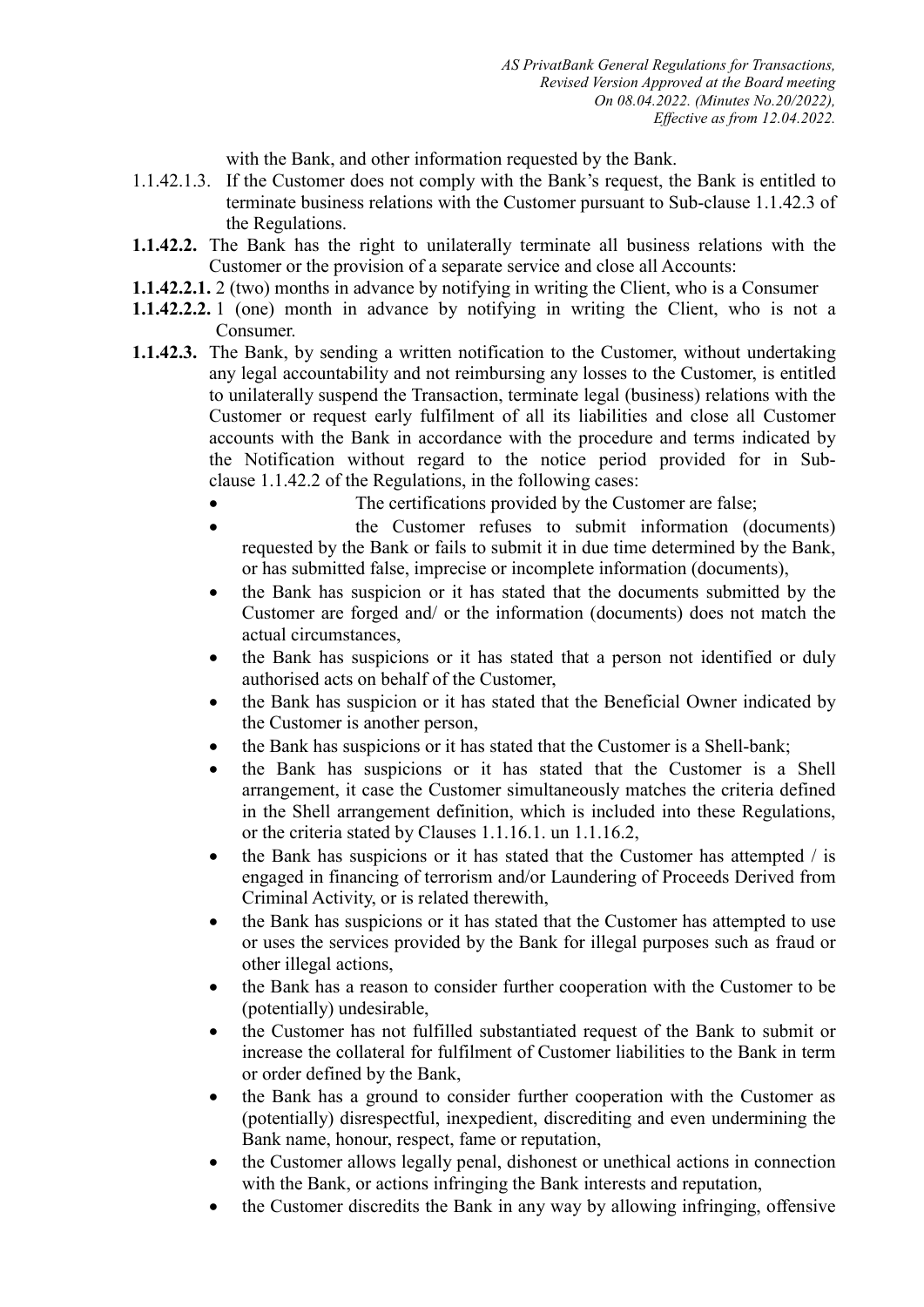or slanderous actions against the Bank or its employees,

- the Customer has violated present Regulations,
- the Customer does not fulfil its liabilities to the Bank,
- in cases and procedures defined by the regulatory enactments of the RL,
- the Bank possesses information that insolvency proceedings, liquidation proceedings, and/or out-of-court legal protection (legal protection) proceedings of the Customer have been initiated,
- the Bank has suspicions or it has been discovered that the Customer (individual) is dead,
- in other cases defined by the provisions of a Transaction concluded with the Customer or other agreements between the Bank and the Customer.
- **1.1.42.4.** The Bank has the rights not to notify the Customer of the reasons to terminate legal (business) relationships.
- **1.1.42.5.** If the Bank terminates legal (business) relations with the Customer on the basis of provisions of Clause 1.1.42.3., the Bank is entitled to terminate legal (business) relations or also request early fulfilment of liabilities from other Customers of the Bank, who have the same Beneficial Owners or who execute transactions under instructions of the same third parties. In this case, the Bank is not legally responsible for termination of legal (business) relations or for requesting early fulfilment of liabilities.
- **1.1.42.6.** If the Bank has made a decision regarding termination of legal (business) relationships with the Customer or for requesting early fulfilment of liabilities in the cases defined by subclauses of clause 1.1.42.3. of these Regulations, all funds on the Customer Accounts may be returned to the Customer in accordance with the Customer's written instruction, which is not in conflict with the requirements of the regulatory enactments of the Republic of Latvia.
- **1.1.42.7.** In case the Bank does not receive a Customer order regarding the fund balance before the day of termination of the legal (business) relations, the Bank transfers these funds to the special account for storage of the funds of Customers, the business relations with which are terminated. The Bank will apply a commission fee for storage of such monetary funds.
- **1.1.42.8.** After termination of the legal (business) relations with the Customer, the Customer can only pay monetary funds after identification of the Customer / the Customer authorized Person at the Bank.
- **1.1.42.9.** In case of termination of legal (business) relations, all Customer payments, which arise from Transactions to be terminated, become payable. In case of any Customer delays in payment, the Customer shall pay the contractual penalty to the Bank according to the present Regulations even after termination of legal (business) relations.
- **1.1.42.10.**In case of death of the Customer or the Beneficial Owner, the Bank is entitled to refrain from execution of Notifications and/ or execution of Transactions of the Customer (its representatives), in order to protect the Customer inheritance.
- **1.1.42.11.**The Bank leaves all documents (information), which the Customer has submitted to the Bank when opening/ closing accounts and concluding/executing/terminating the Transactions, for storage, in accordance with the requirements of the regulatory enactments of the Republic of Latvia.
- **1.1.42.12.**The Bank is entitled not to conclude the Transaction, to refrain from the Transaction execution, to terminate the Transaction, as well as not to accept and/ or not to fulfil the Notifications submitted by the Customer without liability, the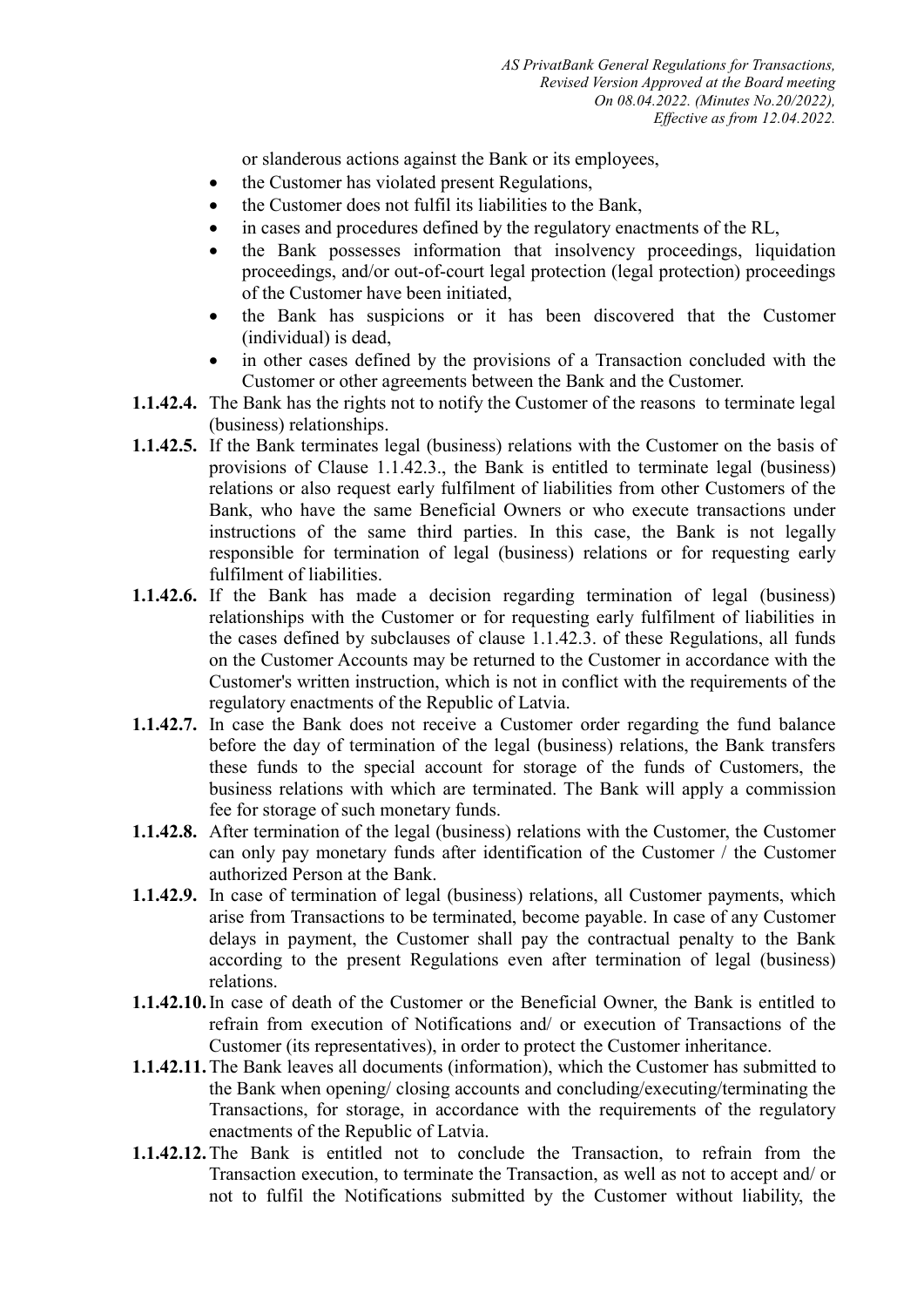Customer is obliged to reimburse the Bank for all expenses and losses incurred due to the Customer (its representative) being under the influence of alcohol, intoxicants or drugs, as well as in cases when the Customer (its representative) is incapable of fully understanding their actions or when behaviour of the Customer (of its representative) is improper and disturbs the Bank operations.

- **1.1.42.13.**The Bank is entitled to transfer the claims to the Customer arising from the Transaction Documents and from these Regulations, as well as to pass the rights or liabilities arising from the Transaction Documents and from these Regulations to third parties.
- **1.1.43. Applicable Regulatory Enactments, and the Order, in which Disputes are Reviewed**
- **1.1.43.1.** Regulatory enactments of the RL, best banking practice traditions, and good reputation principles shall be applicable to all legal (business) relations between the Bank and the Customer.
- **1.1.43.2.** Any disagreements arising between the Customer and the Bank are primarily settled by means of mutual negotiations.
- **1.1.43.2.1.** Taking into account that the Bank is engaged in insurance brokerage and renders broker services to insurance companies on the basis of cooperation agreement, the dispute review procedure according to Clause 1.1.43.2. of these Regulations shall apply to consideration of Customer applications/complaints on the insurance brokerage services the Bank renders in the capacity of insurance broker.
- **1.1.43.2.2.** Upon receiving an application/complaint of the Customer about insurance brokerage services provided by the Bank, the Bank shall transfer the application / complaint to the relevant insurance company within five (5) working days, notifying the Customer accordingly.
- **1.1.43.3.** The Customer is obliged to immediately report to the Bank about the payment, delivery, statement or other document, which has not been received. The Bank does not accept complaints (claims) in relation to cash payments attested by the signature of the Customer or the Customer representative on the Payment Order.
- **1.1.43.4.** The Customer should promptly notify the Bank regarding a discovered execution of an unauthorised or erroneous Transfer.
- **1.1.43.5.** If the Bank executed a Payment Order that the Customer had not authorised, and the Customer notified the Bank thereof in accordance with provisions of Clause 1.1.43.4 of the Regulations, the Bank, in consideration of the complaint submission time, shall immediately, yet, not later than by the end of the next working day of the Bank, which follows statement of the erroneous or unauthorized Transaction, reimburse the erroneous or unauthorized Transaction to the Customer, reinstating the corresponding account to the condition, as if the unauthorised or erroneously made Transaction had not been executed. The Bank shall not compensate the Customer (who is not a Consumer) for the losses up to 50.00 EUR should those arise due to the loss, theft, or other misappropriation of a payment tool in the result of the Customer (who is not a Consumer) failure to ensure safekeeping of personalized security elements, which led to misappropriation of the payment tool.
- **1.1.43.5.1.** The Bank has the right not to observe the term indicated in Clause 1.1.43.5. of the Regulations, and does not reimburse the Customer for the losses incurred, in case the Bank has reasonable suspicion, that the Customer has acted illegally, or intentionally (deliberately), or has failed to meet one or several requirements of these Regulations due to gross negligence, or has failed to meet provisions of the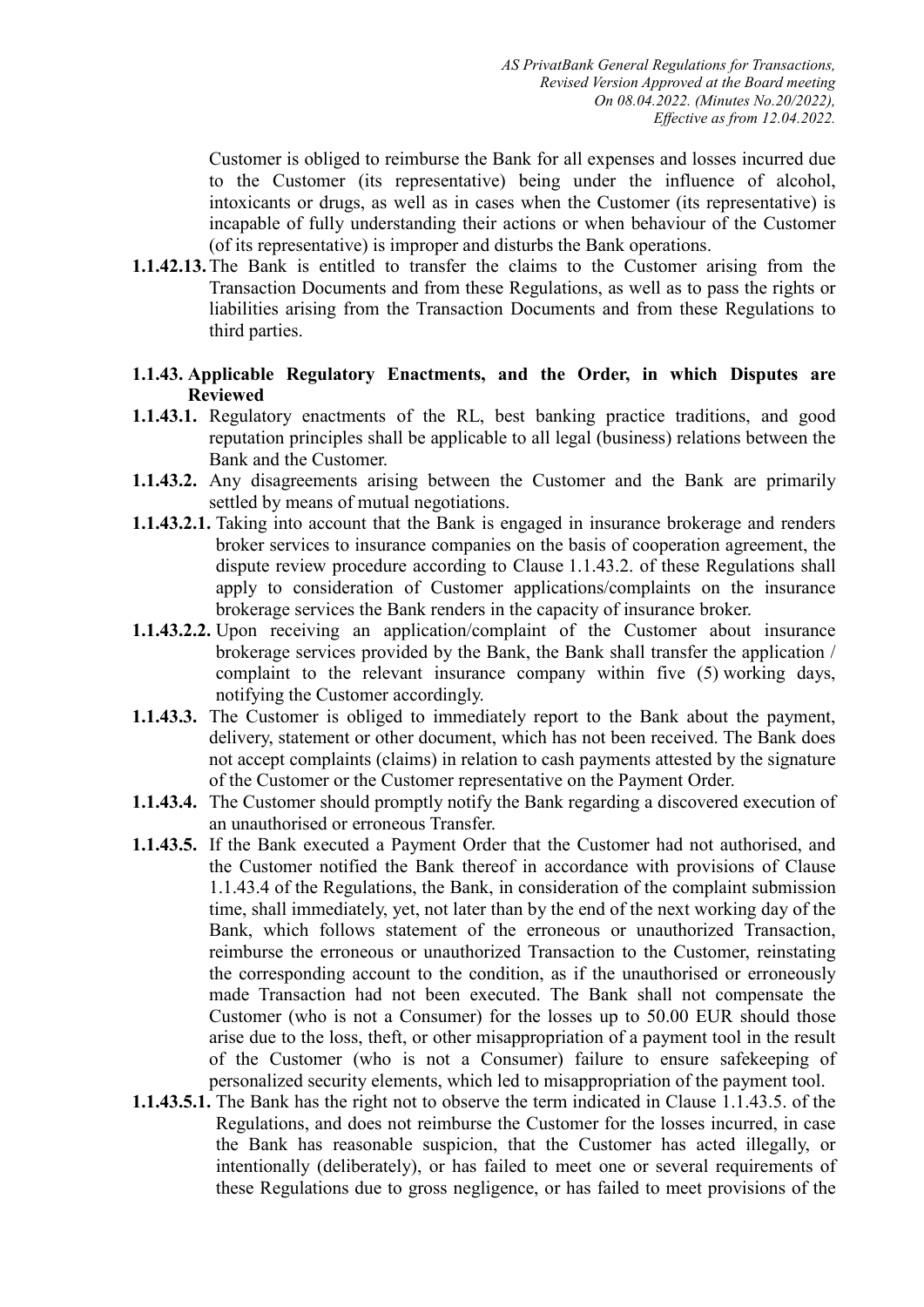*AS PrivatBank General Regulations for Transactions, Revised Version Approved at the Board meeting On 08.04.2022. (Minutes No.20/2022), Effective as from 12.04.2022.* 

corresponding contract, including the cases, when the Customer could or should have foreseen losses, yet, the Customer has failed to take care of safety of funds at the Account, or has not provided an application to block the Access parameters / Authorization Tools *(Section 2.2 of the Regulations "Conditions for Providing Remote Account Management Services")*, and the Bank has reported these suspicions to law enforcement authorities and / or to supervisory authorities. The corresponding law or effective regulatory enactments envisage the term, within which, the Bank has the right to verify and state an erroneous or unauthorized Transaction.

- **1.1.43.5.2.** In case the Bank states through verification, that the Transaction disputed by the Customer has been executed as a result of illegal / fraudulent activities of the Customer or through the Customer's gross negligence, the Bank reserves the right to withhold the amount of the disputed Transaction, as well as the commission fee for reviewing an unsubstantiated claim (in accordance with the Price list) from any Customer's Account with the Bank without prior notification. In case there are no funds at the Customer Accounts, the Customer shall ensure funds at the Account in the amount of the disputed payment upon first request of the Bank, and the Bank is entitled to reserve funds at the Customer Accounts in the amount of the disputed payment.
- **1.1.43.5.3.** If the Bank reinstated the Customer Account condition on the basis of information, which the Customer has provided regarding an erroneously made or unauthorised Transaction, before complete verification of whether an erroneously made or unauthorised Transaction has taken place, the Bank has the right to write off the corresponding funds from the Customer Account, if the Bank verification indicates that no erroneously made or unauthorised Transaction has taken place or that the Customer itself bears responsibility for the erroneously made or unauthorised Transaction, in accordance with provisions of the corresponding contract, or pursuant to the regulatory enactments. The Bank is not obliged to reinstate the Customer Account condition, before the erroneously made or unauthorised Transaction is stated in the corresponding contract, as defined by the procedure stated by the VISA International Payment Service Regulations.
- **1.1.43.6.** The Customer, in its turn, is entitled to compensation in cases mentioned in Clauses 1.1.43.4 and 1.1.43.5, if the Customer notified the Bank of such erroneously executed / non-executed or unauthorised Payment Order immediately after detection thereof but not later than within 13 (thirteen) months after the payment was deducted from the Account.
- **1.1.43.7.** The term of 13 (thirteen) months specified in this Clause does not apply to the case when the Bank failed to fulfil its duties regarding Customer notification described in Clause 2.4 of the Regulations ("Rules for the transfer of non-cash funds"), which resulted in the Customer inability to identify non-fulfilment/erroneous execution and/or execution of an unauthorised Payment Order by the Bank.
- **1.1.43.8.** If funds are transferred to a Customer account with the Bank due to a Bank mistake (delusion, oversight, negligence) or due to lack of any other legal ground, the Bank is entitled to write-off such funds from the Customer Account at any time through uncontested procedure without prior notification to the Customer.
- **1.1.43.9.** Upon receiving a Bank document, the Customer is obliged to immediately verify the accuracy and completeness of the issued document (an Account statement, an invoice, another document). Complaints (claims) in relation to the contents of the received document shall be submitted immediately, yet, not later than within 10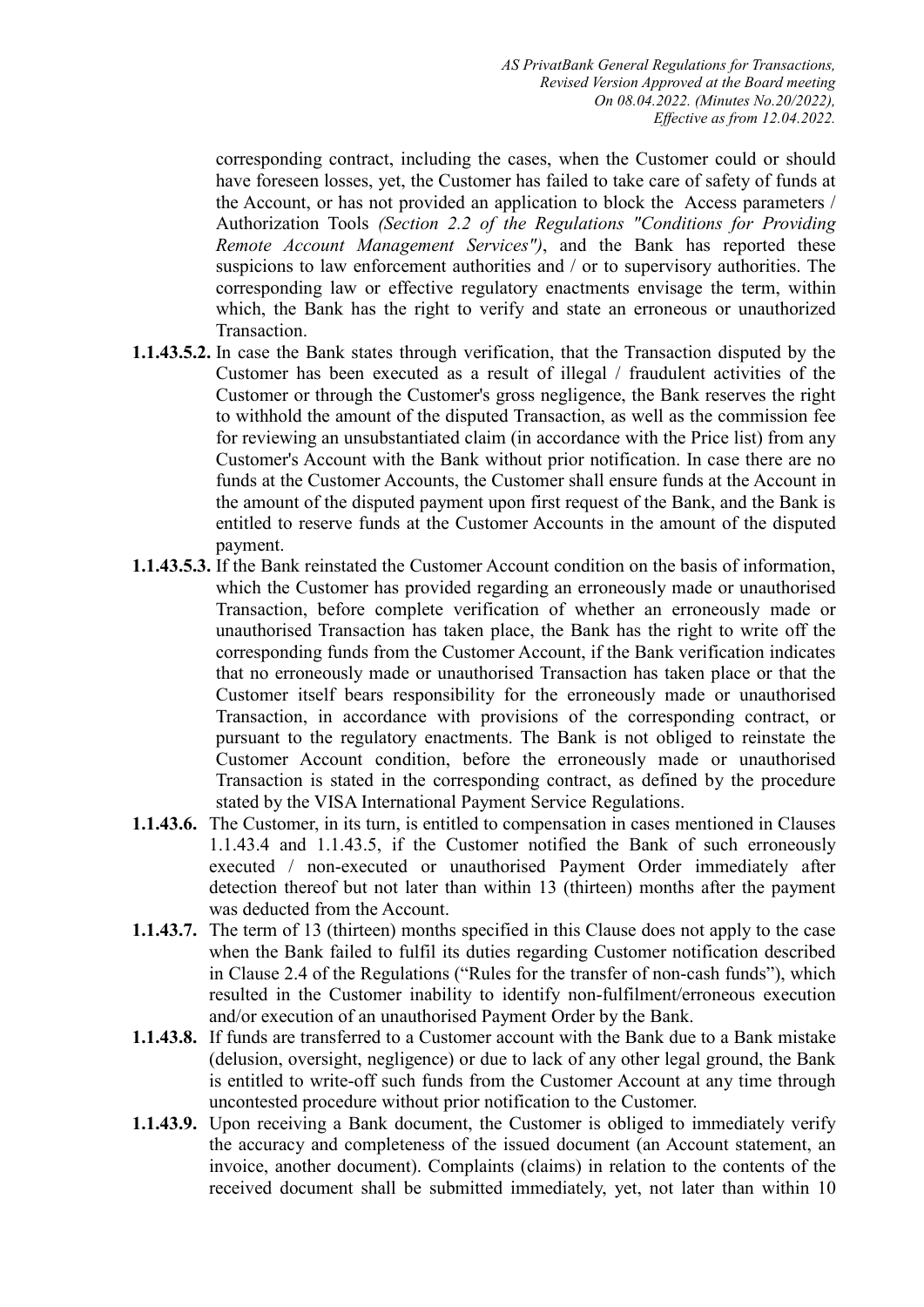(ten) calendar days as from sending the relevant document, except for the documents related to Card Accounts.

- **1.1.43.10.**The Customer shall get acquainted with the Card Account Statement on a monthly basis. The Customer shall immediately (as soon as this becomes known thereto) inform the Bank about all identified erroneous or unauthorised Transactions.
- **1.1.43.11.**Raising no complaints (claims) within the terms provided for in Clauses 1.1.43.6, 1.1.43.8, and 1.1.43.9 hereof shall be considered a Customer consent given in absentia. The Customer claims against the Bank pursuant to regulatory enactments, as well as its claims against third parties also remain effective at the end of the mentioned term.
- **1.1.43.12.** Should a Customer identify a disputable situation related to services provided under legal (business) relations, the Customer should immediately inform the Bank thereof by submitting a written notification /complaint / claim to a Bank Branch.
- **1.1.43.13.**The following mandatory procedure for preliminary out-of-court review has been provided for Customer complaints / claims against the Bank:
- **1.1.43.13.1.** a Customer shall provide the Bank with Transaction related complaints (claims) addressed thereto in writing. The Customer may submit other complaints (claims) and suggestions to the Bank verbally, via e-mail or telephone;
- **1.1.43.13.2.** the Bank shall consider the Customer complaint (claim) in relation to the facts and circumstances indicated in the complaint (claim) and provide a reply or information about complaint (claim) review:
- **1.1.43.13.3.** within 15 (fifteen) working days as from receiving the complaint (claim) and the documents requested by the Bank – applicable to Customers who are Consumers;
- **1.1.43.13.4.** within 30 (thirty) calendar days of receiving the complaint (claim) and the documents requested by the Bank – applicable to Customers who are not Consumers.
- **1.1.43.14.**A Customer is entitled to submit a complaint in writing to the [Ombudsman of the](https://www.financelatvia.eu/wp-content/uploads/2018/09/Ombudsman-of-the-Finance-Latvia-Association_infopage.pdf)  [Finance Latvia Associationa](https://www.financelatvia.eu/wp-content/uploads/2018/09/Ombudsman-of-the-Finance-Latvia-Association_infopage.pdf)t 8A Doma laukums, Riga, LV-1050. For additional information, refer to the website https://www.financelatvia.eu/en/ombudsman/
- **1.1.43.15.**A Customer is entitled to submit a claim to an authority, which supervises the Bank activities. The authority, which supervises the Bank activities, shall be the Financial and Capital Market Commission located at 1 Kungu Street, Riga, LV-1050. For additional information, refer to the website: [www.fktk.lv.](http://www.fktk.lv/)
- **1.1.43.16.**A Customer who, pursuant to regulatory enactments, is a Consumer, is entitled to:
- **1.1.43.16.1.** submit a complaint to the Consumer Rights Protection Centre; address: 55 Brīvības Street, Riga, LV-1010. The procedure of accepting claims and appeals against decisions is established in the Consumer Rights Protection Law, as well as in the Law on Payment Services and Electronic Money. For additional information, refer to the website of the centre [www.ptac.gov.lv;](http://www.ptac.gov.lv/)
- **1.1.43.16.2.** apply to an institution for extra-judicial settlement of consumer disputes (if such is established within the corresponding sphere). More information about the list of institutions for extra-judicial settlement of disputes and the order, in which complaints are submitted, is available on the Consumer Rights Protection Centre website [http://www.ptac.gov.lv/;](http://www.ptac.gov.lv/)
- **1.1.43.16.3.** apply to the Commission for settlement of consumer disputes, if the assistance provided at the Consumer Rights Protection Centre has not resolved the dispute, and there is a possibility of convening the Commission for settlement of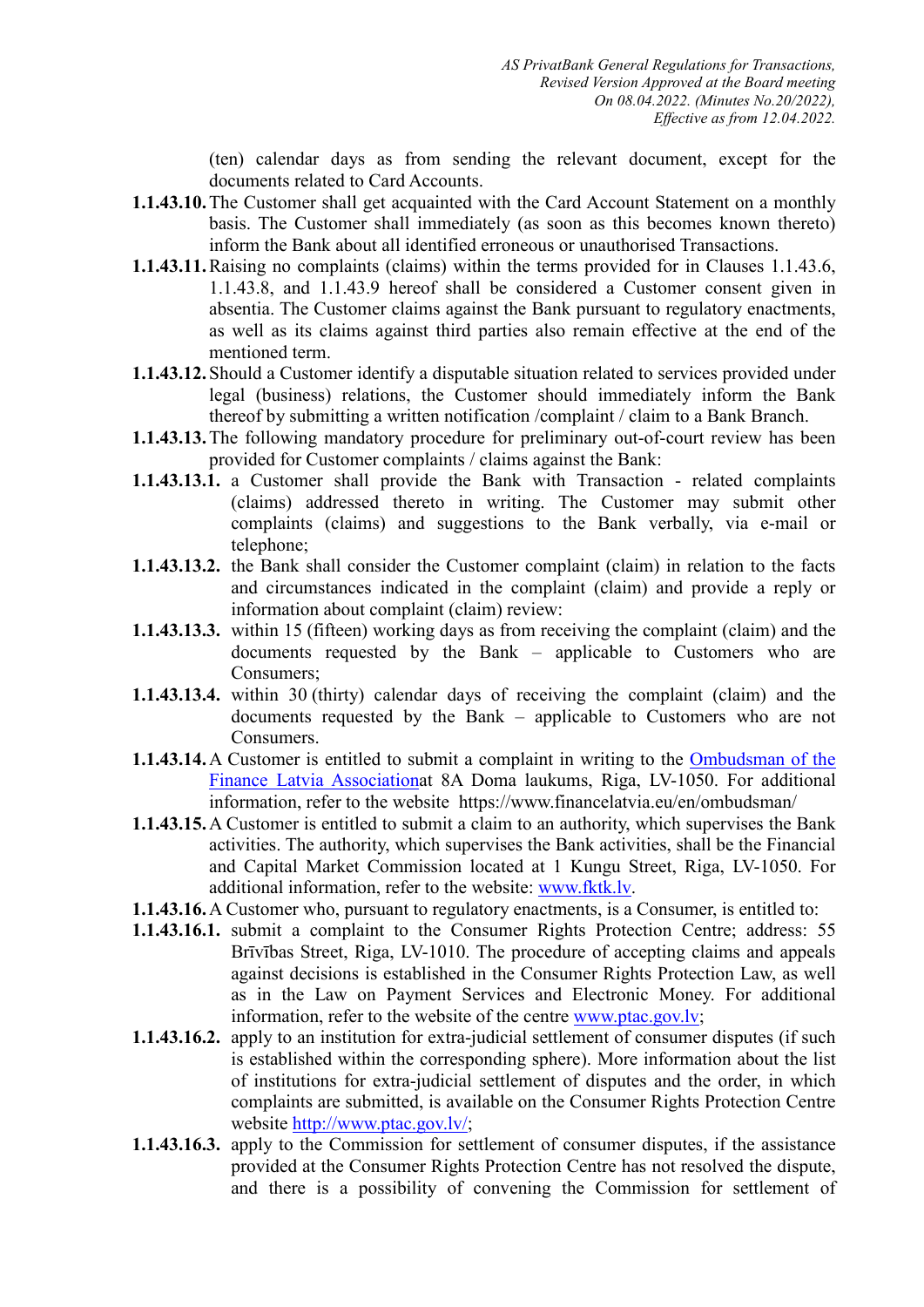consumer disputes to settle the dispute.

- **1.1.43.17.**The Bank shall take all possible measures to settle disputable situations and notify a Customer in writing regarding results of review of its application. To settle a disputable situation, the Bank may invite the Customer to a personal meeting with an authorised employee of the Bank.
- **1.1.43.18.**Any dispute, disagreement, or claim resulting from mutual legal (business) relations between the Bank and the Customer and covering such legal (business) relations, the violation, termination, legality, validity, or interpretation thereof shall be reviewed:
- **1.1.43.18.1.** for Customers, which are Consumers in a court of the Republic of Latvia according to effective regulatory enactments of the Republic of Latvia;
- **1.1.43.18.2.** for Customers, which are non-Consumers at a claimant choice, in a court of the Republic of Latvia, or in Riga United Arbitration Court, registration number LV40003940446, located at 3, 27 Lacplesa Street, Riga, LV-1011. If a case is examined before the Arbitration Court, then it is examined based on the submitted documents and in accordance with effective regulatory enactments of the Republic of Latvia, as well as regulations of this court of arbitration, by an Arbitrator who has been appointed by the Chairperson of the Arbitration Court. The Arbitration Court proceedings shall be conducted in Latvian. The decision of the Arbitration court shall be final, not subject to appeal, and binding upon the Parties;
- **1.1.43.18.3.** in other court previously agreed upon in writing by the Parties. Such agreement should provide the order of claim review and applicable regulatory enactments.

# **1.1.44. Responsibility of Parties:**

- **1.1.44.1.1.** The Bank is only responsible for those actions of its employees that they had taken during working hours as part of their job duties and as part of directives of the Bank and their authorities.
- **1.1.44.1.2.** The Bank is not responsible for direct and indirect losses of the Customer, which he/she incurred in relation to a Transaction between the Customer and the Bank if such losses were not premeditated by the Bank. In case of premeditated malice, the Bank reimburses the Customer direct and actual losses.
- **1.1.44.1.3.** The person guilty of any violation of payment terms (the Bank or the Customer) pays the other party (the Bank or the Customer) the contractual penalty (forfeit, fine) of 0,1% (one-tenth of a per cent) of the delayed amount for each day of such delay, unless the Pricelist or Transaction Document provides for a different contractual penalty (forfeit, fine) amount or another sanction for violation of the payment term. If the Customer's violation gave reason to initiation of proceedings at a court of arbitration (court), the Bank is entitled to demand payment of the contractual penalty (forfeit, fine) of 10% (ten per cent) of the claim amount. Payment of the contractual penalty (forfeit, fine) does not release the Customer from fulfilment of his liabilities.
- **1.1.44.1.4.** Payment of the contractual penalty (forfeit, fine) does not include reimbursement of the Bank's losses.
- **1.1.44.1.5.** The Bank and the Customer are not responsible for their failure to fulfil, partial or improper fulfilment of their liabilities if such failure to fulfil or improper fulfilment resulted from any circumstances beyond the Bank's control (*force majeure*), including but not limited to terrorism, military actions, fire,